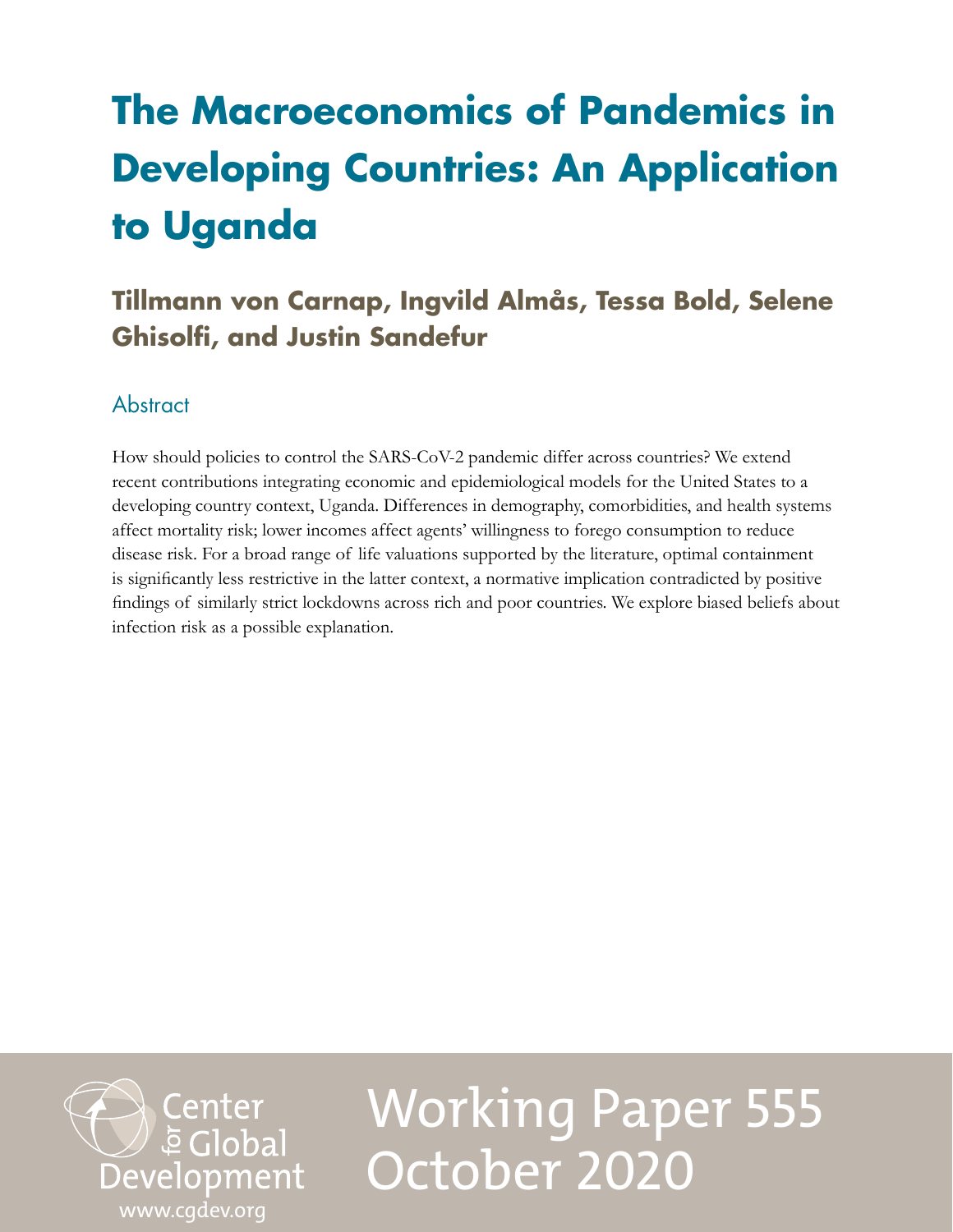# **The Macroeconomics of Pandemics in Developing Countries: An Application to Uganda**

Tillmann von Carnap Institute for International Economic Studies, Stockholm University tillmann.voncarnap@iies.su.se (corresponding author)

Ingvild Almås Institute for International Economic Studies, Stockholm University and Norwegian School of Economics ingvild.almas@iies.su.se

Tessa Bold Institute for International Economic Studies, Stockholm University tessa.bold@iies.su.se

Selene Ghisolfi Institute for International Economic Studies, Stockholm University and LEAP, Bocconi University selene.ghisolfi@iies.su.se

> Justin Sandefur Center for Global Development jsandefur@cgdev.org

We thank Timo Boppart, Tobias Broer, Raymond Guiteras, Per Krusell, David Lagakos, Erzo F. P. Luttmer, Mahreen Mahmud, Mushfiq Mobarak, Rohini Pande, Debraj Ray, Emma Riley, Jakob Svensson, Lore Vandewalle, William Kip Viscusi, Has van Vlokhoven and seminar participants at the IIES Brown Bag and the TARC workshop on Covid-19 and Developing Countries for helpful comments. An earlier version of this paper has been published in the 27th issue of the CEPR Covid Economics series.

Tillmann von Carnap, Ingvild Almås, Tessa Bold, Selene Ghisolfi, and Justin Sandefur, 2020. "The Macroeconomics of Pandemics in Developing Countries: An Application to Uganda." CGD Working Paper 555. Washington, DC: Center for Global Development. [https://www.cgdev.org/publication/macroeconomics-pandemics-developing-countries](https://www.cgdev.org/publication/macroeconomics-pandemics-developing-countries-application-uganda)[application-uganda](https://www.cgdev.org/publication/macroeconomics-pandemics-developing-countries-application-uganda)

| <b>Center for Global Development</b> | The Center for Global Development works to reduce global poverty          |  |  |
|--------------------------------------|---------------------------------------------------------------------------|--|--|
| 2055 L Street NW                     | and improve lives through innovative economic research that drives        |  |  |
| Washington, DC 20036                 | better policy and practice by the world's top decision makers. Use and    |  |  |
|                                      | dissemination of this Working Paper is encouraged; however, reproduced    |  |  |
| 202.416.4000                         | copies may not be used for commercial purposes. Further usage is          |  |  |
| (f) $202.416.4050$                   | permitted under the terms of the Creative Commons License.                |  |  |
| www.cgdev.org                        | The views expressed in CGD Working Papers are those of the authors and    |  |  |
|                                      | should not be attributed to the board of directors, funders of the Center |  |  |
|                                      | for Global Development, or the authors' respective organizations.         |  |  |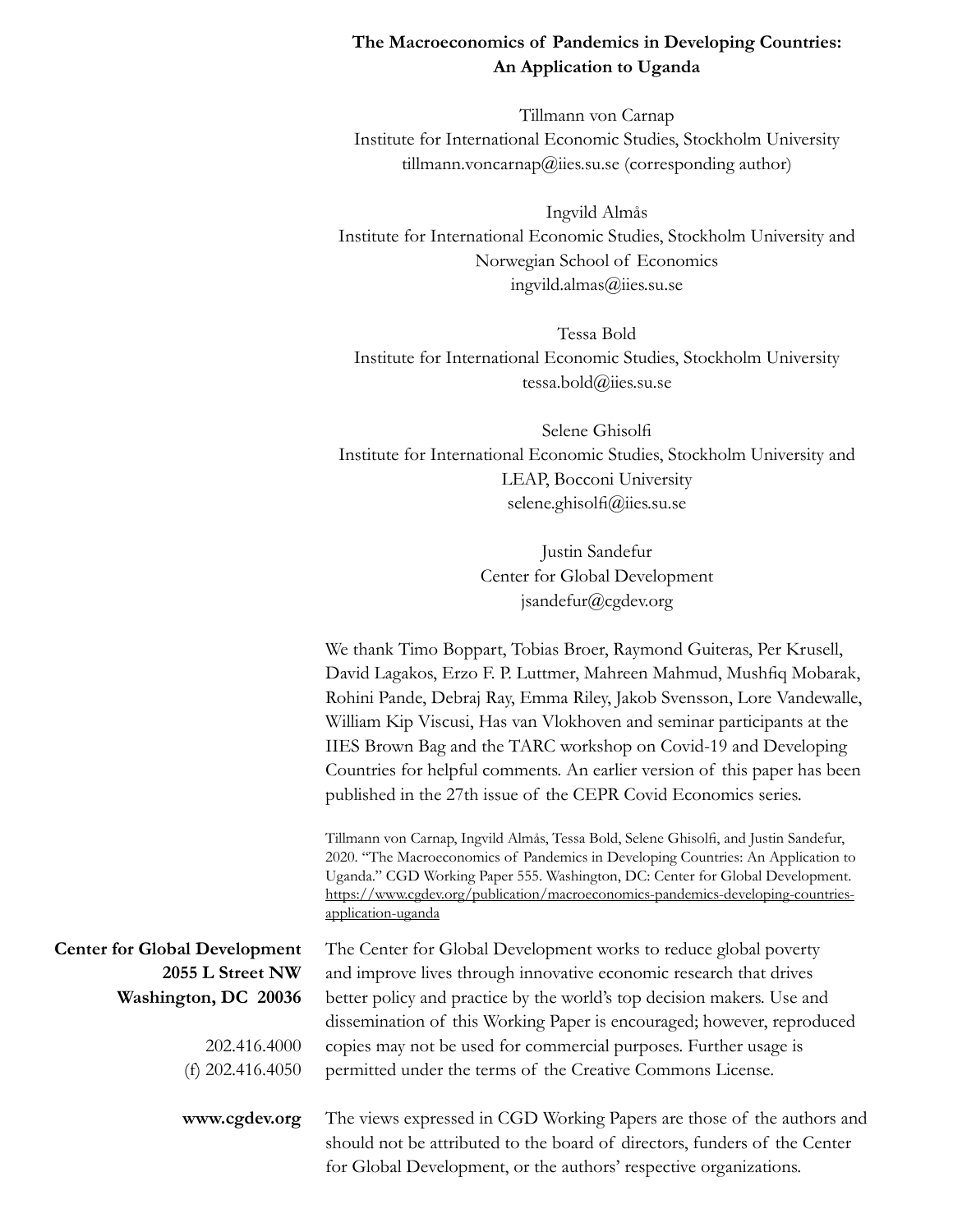# 1 Introduction

The ongoing COVID-19 pandemic has led governments around the world to impose unprecedented restrictions on economic activity, with surprising initial uniformity across countries at all income levels (Figure 1). In the United States, a survey in late March 2020 found zero leading economists disagreed that the policy response to the pandemic should involve "a very large contraction in economic activity until the spread of infections has dropped significantly" (IGM Forum, 2020). For the developing world, however, economists have expressed reservations about similar policy prescriptions (Ray et al., 2020; Ray and Subramanian, 2020; Barnett-Howell and Mobarak, 2020; Ravallion, 2020).

In this paper, we study the rationale for diverging policy responses by exploring two factors that are crucial in order to understand differences across developing and developed countries: i) the mortality risk as measured through the infection fatality rate (IFR) - which incorporates the effects of demography, comorbidities, and health system capacity, ii) and poverty - which increases the utility cost of the lockdown. We also study how the value that a social planner's attaches to saving a life matters for optimal policies.

More specifically, we extend recent work integrating economic behavior into an epidemiological Susceptible - Infected - Recovered (SIR) model to take account of subsistence constraints, demography-dependent fatality rates and context-specific valuations of a statistical life. We use our model to compare welfareoptimizing policies across contexts that differ in terms of both income and demography, presenting the





The figure shows the average level of restrictions over time in the four income groups defined by the World Bank and our study countries as measured by the Oxford Coronavirus Government Response Stringency Index (Hale et al., 2020).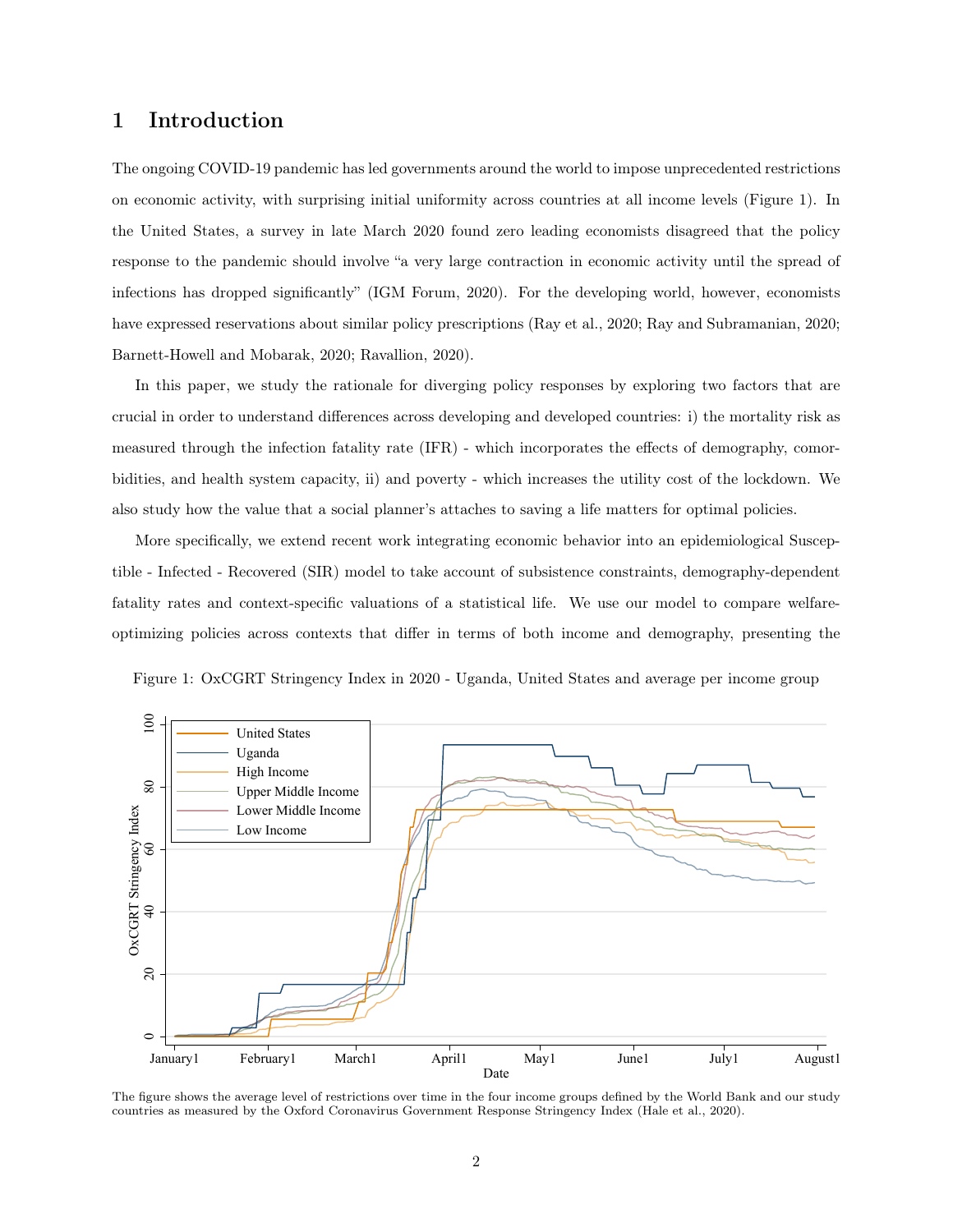examples of the United States and Uganda. We focus on the latter as an example of a developing country highlighting the two salient features we explore.

First, Uganda is the third youngest country in the world, its median age - 16 - being less than half that of the United States - 38 - implying the probability of death from the disease may be considerably lower. In our framework, this risk differentially affects agents' labor supply and consumption decisions and, in turn, optimal policy. A key statistic summarizing these demographic differences is the IFR, the share of infected people dying. In Ghisolfi et al. (2020), we show that a population's age and comorbidity structure predicts wide variation in this statistic across contexts, and that even after adjusting for the lower capacity of Uganda's health system relative to the United States, the average infected person may be less than half as likely to die from COVID-19 in Uganda compared to the United States  $(0.33\% \text{ vs. } 0.79\%).$ <sup>1</sup> We note that recent evidence points to the possibility of an even larger differential in the IFR between rich and poor countries (Nordling, 2020).

Second, Uganda's GDP per capita - \$710 - is substantially lower than that of the United States - \$56,000 - and very close to the average in low-income countries. At lower incomes, foregone consumption due to pandemic control (both voluntary and policy-induced) implies a larger welfare loss, affecting agents' and policymakers' optimal choices.

Despite these differences in fatality risk and incomes, Uganda, as most low-income countries, has responded to the virus relatively early, strictly and sustained (Figure 1). Available figures suggest successful initial containment: by early August, there had been about 1,200 confirmed cases and less than ten reported deaths.<sup>2</sup> There is however emerging evidence of widespread economic hardship as a result of the lockdown policies: Mahmud and Riley (2020) report that households from a rural sample had seen their incomes decrease by 60%, reduced their food expenditure by 40%, and worked substantially more on their own farms and subsequently less in other sectors.

Our study shows how the lower fatality risk changes the implicit valuation of the utility of the living against the number of deaths. Furthermore, at lower income levels and close to subsistence, consumption adjustments are less elastic, and hence less spontaneous adjustment can be expected. This is in line with evidence from the United States and India: Chetty et al. (2020) report that half of the observed reduction in consumer spending during the early stages of the United States outbreak came from households in the top quartile of the income distribution, particularly in sectors requiring physical interactions. In Delhi, occupation groups with higher incomes tend to cite fear of the virus as the main reason for not returning to

<sup>&</sup>lt;sup>1</sup>We construct IFRs starting from available estimates on the number of comorbidities among COVID-19 deaths in Italy and the gender and age structure of fatalities in France. We then adjust these figures to take account of the age and comorbidity distribution of all countries, as well as the health system's capacity to deal with pulmonary diseases.

<sup>2</sup>Source: ourworldindata.org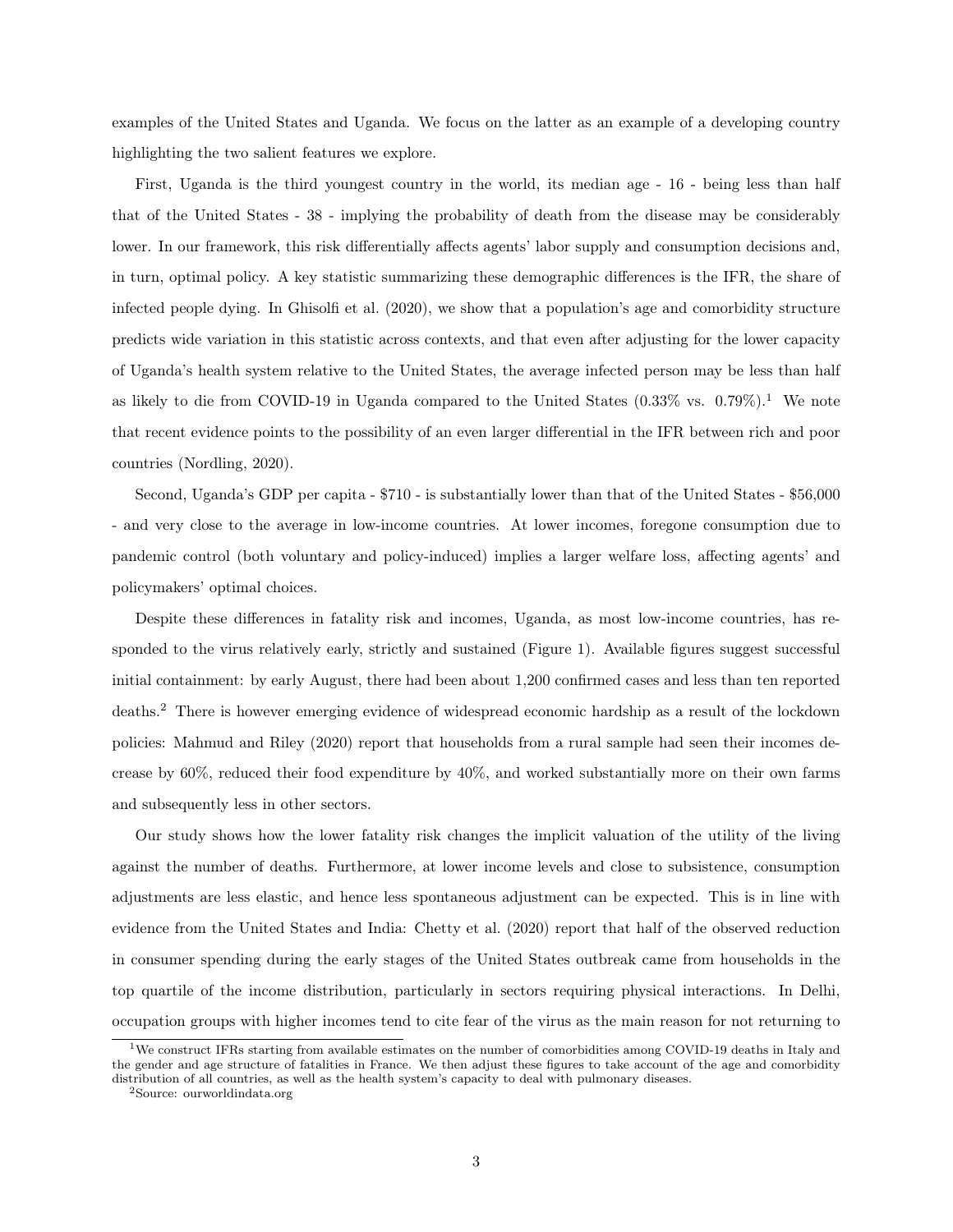work after the relaxation of the initially strict lockdown was scaled back, while poorer households are mostly affected through the lack of job opportunities (Desai and Pramanik, 2020). This suggests richer households can afford taking precautions that may be economically challenging for poorer ones.

We add a developing country's perspective to recent work incorporating economic decision-making into the SIR framework. According to these integrated models, agents facing contagion risk will voluntarily reduce their economic activity, thus partly containing the spread of the epidemic (Toxvaerd, 2020; Garibaldi et al., 2020; Chudik et al., 2020). However, analyses suggest that, from a social welfare perspective, further government action is justified by agents' failure to internalize their own contribution to the spread of the epidemic (Eichenbaum et al., 2020; Farboodi et al., 2020; Krueger et al., 2020; Glover et al., 2020; Alvarez et al., 2020). Few model-based studies have focused on developing countries and the efficacy of the aforementioned mechanisms in their contexts, Alon et al. (2020) and Hausmann and Schetter (2020) being exceptions we discuss below.

For our exercise, we start from the model by Eichenbaum et al. (2020, henceforth ERT), in which agents expose themselves to infection risk when working and consuming, and, realizing this danger, reduce economic activity as infection risk rises. However, they do not weigh the impact of their own labor and consumption decisions on the pandemic's spread, creating an externality the social planner seeks to internalize. The optimal policy maximizes the present value of societal utility, taking the perspective of a social planner at the beginning of the pandemic. Components which the social planner balances are i) the utility the agents derive from consumption and leisure, ii) the disutility of foregone consumption from lower productivity when infected, and iii) the disutility of dying.

In line with other studies, we confirm that, if a vaccine is unlikely to become available and a survived infection gives immunity, the 'optimal containment rate' follows the share of infected in the population, i.e. it discourages economic activity more when the risk of contracting or spreading the disease is higher, thus guiding the population to herd immunity. Although never restricting economic activity totally, our United States calibration yields a strong and sustained discouragement of consumption, equivalent to a 55% consumption tax over the first year of the epidemic.

A central assumption of the ERT model is that the disutility of death is equal to the foregone utility of living. Placing a monetary value on a life is challenging, and some would even argue unethical. However, decision makers in all societies are making trade-offs that, implicitly or explicitly, assign monetary values to lives. Examples are implicit valuations in budget posts for public health services and explicit valuations when using calculated risks of deaths in cost-benefit analysis of infrastructure projects. In the United States, a common choice for the value of a statistical life (VSL) is around \$10 million per life, which is close to the value we inherit from ERT and use in the United States calibration. However, the monetary value of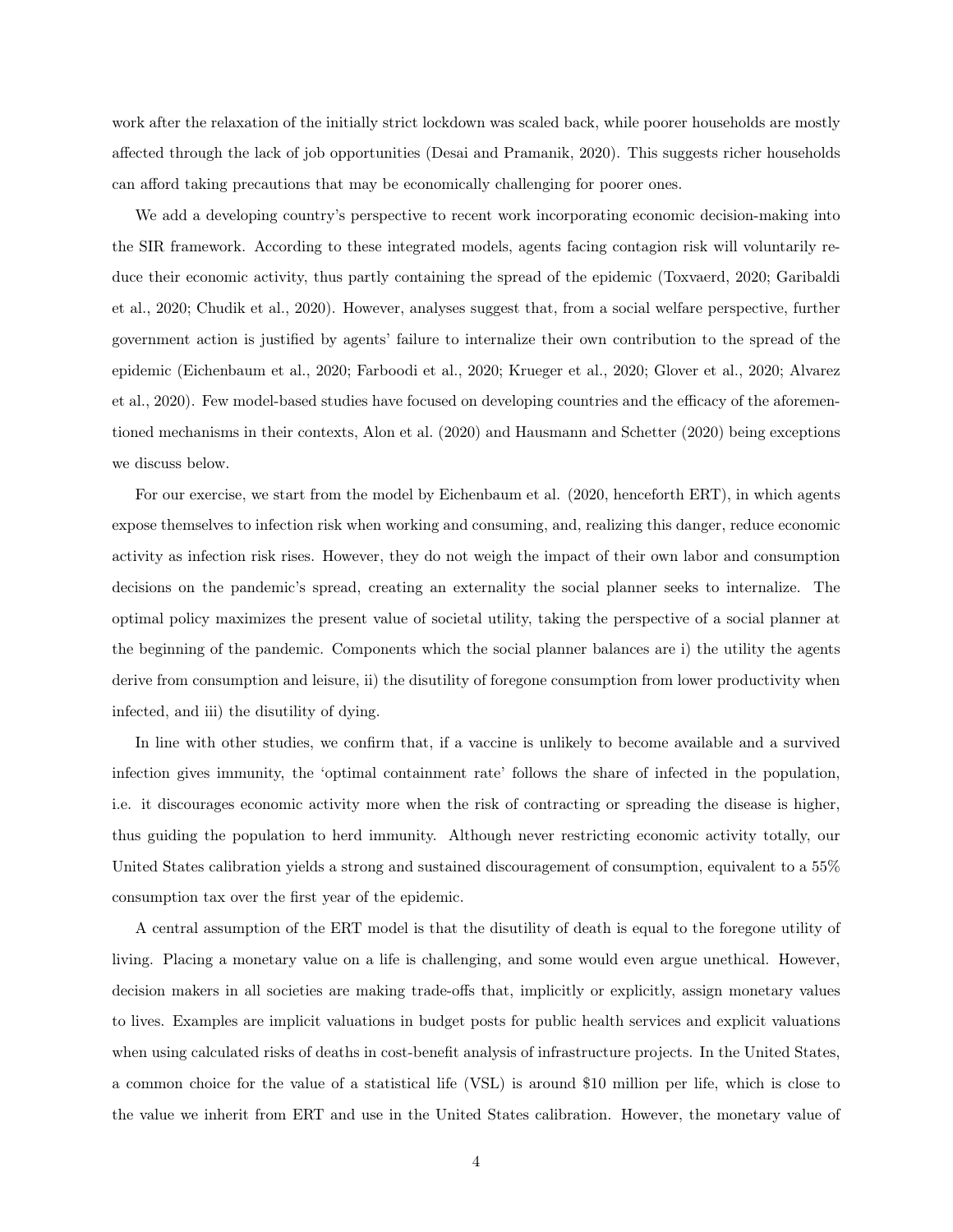a life will in reality depend also on the decision maker's budget and as such valuations can be expected to be higher in richer than in poorer countries. There exists neither a broadly accepted way of scaling the consensus based evaluations to contexts with lower incomes, nor a collection of reference values used in poorer countries (Viscusi and Masterman, 2017).

We review the literature estimating VSLs in developing countries, and find that scaling rich countries' VSLs suggests values up to 100 times higher than those found in micro-studies from the experimental development economics literature. As our model takes the social planner's perspective, and the United States consensus-based value reflects cost-benefit analyses used for policy rather than aggregated individual willingness to pay (WTP), we purposefully target a valuation of life in Uganda to reflect policy makers' choices. One such value is derived from the spending prioritization of governments on keeping their citizens healthy. In particular, we adjust the consensus value for the United States with the ratio between the Ugandan and American per-capita health spending. This value lands at about \$31,000, a quarter of what a simple scaling by GDP per capita would return, but at least ten times higher than results from the experimental literature and three times higher than what we get by calibrating our model to Uganda without targeting any value, thereby sticking closest to the social planner's objective function in the United States calibration.

We find that the difference in terms of mortality between a simple SIR model and one integrating welfare optimizing policy is much smaller in Uganda than in the United States. While in the latter the optimal containment policy reduces mortality by 34% relative to the pure epidemiological model without behavioral adjustments, in Uganda the reduction is only 10%. Both of our suggested factors contribute about equally to this result: first, lower IFRs in developing countries make for a lower aggregate disutility of infection. Second, even in the face of contagion risk and containment measures, a poorer agent experiences larger relative utility losses when reducing consumption. The former makes the behavioral responses to any tax less efficient from a health perspective, and the latter makes the social planner less willing to introduce a tax that reduces consumption. Thus, both forces suggest that optimal policies should be less restrictive in developing countries (characterized by lower incomes and younger populations with lower predicted IFRs) than in richer economies. The difference increases when valuing deaths at what individuals in developing countries reveal through health prevention behavior, and remains, albeit more muted, when applying the upper end of values found in the literature using cross-country estimations.

We further extend our model to explain a seemingly paradoxical observation from recent surveys in lowincome countries: respondents state high rates of agreement with - according to our analysis overly strict lockdowns imposed by governments, while at the same time experiencing large income losses (Moscoviz and Le Nestour, 2020). If agents perceive an exaggerated risk of contracting the disease and/or of dying from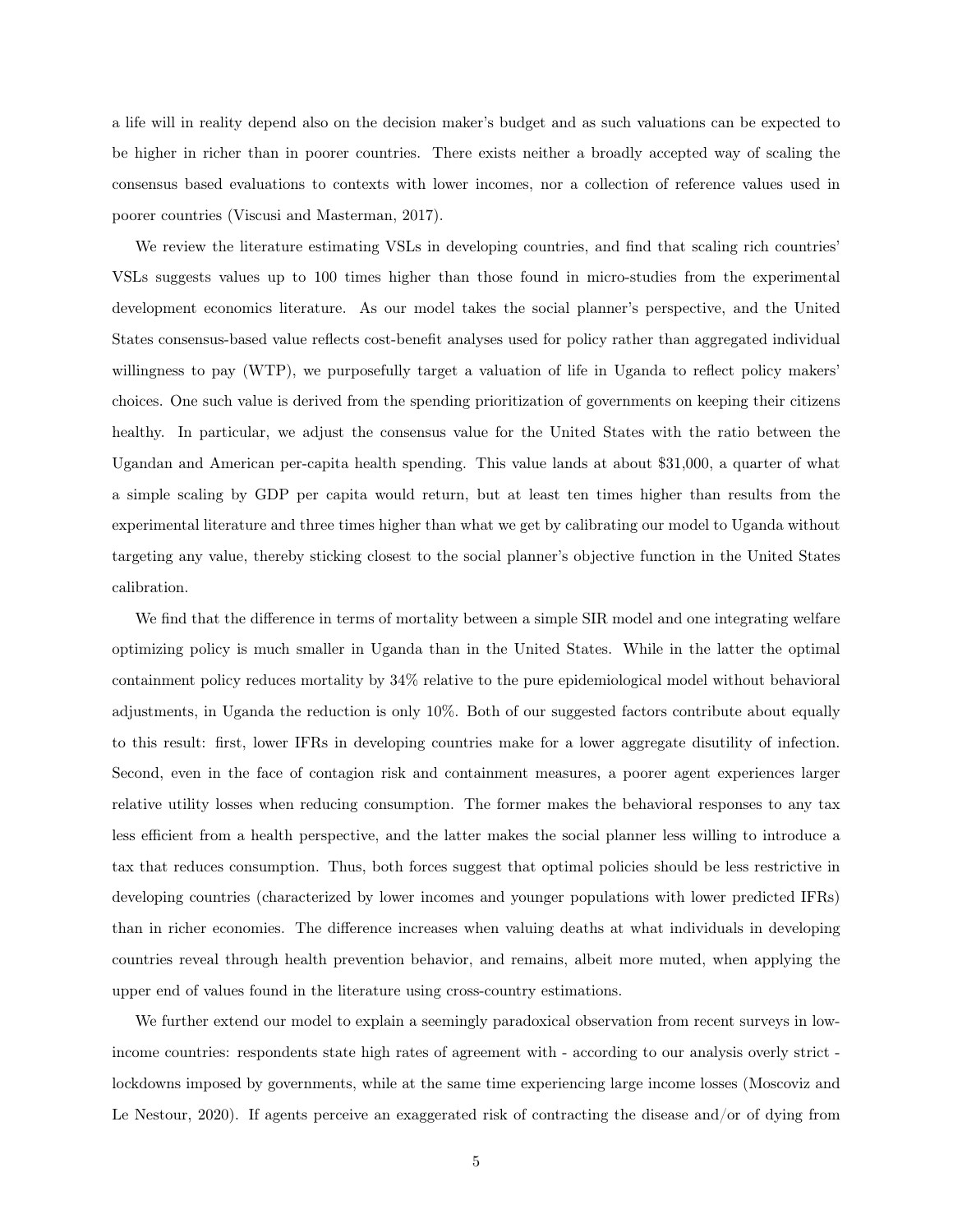it, their voluntary adjustment to protect themselves may coincide with the effects of the strict measures introduced by governments. Unless they update their beliefs, agents may well agree with a painfully strict lockdown.

Our study complements independent research by Alon et al. (2020) and Hausmann and Schetter (2020), whose heterogeneous agents models include various characteristics of developing country state and health system capacity to assess how different restrictions affect welfare in rich and poor countries. As the former model assumes that workers in the informal sector cannot be shielded from the disease by a lockdown, the authors argue that containment policy will be less effective in countries with larger informal sectors. Our approach highlights a similar effect, though grounded in the utility maximization of agents and affecting the optimal policy of the social planner: when faced with a given risk of contracting the disease through economic activity, poorer agents will rationally reduce their exposure less, requiring relatively stricter policies to achieve the same reduction in deaths. Alon et al. (2020) further emphasize that demographic differences, as captured by the country-varying IFR in our framework, account for most of the differences in mortality rates between their modeled rich and poor countries. In contrast, our approach highlights that lower mortality risk may not only mechanically affect the overall death rate, but also individual-level optimization and adaptation behavior. In line with their findings, we show that a given containment policy is about half as efficient in averting deaths in Uganda per unit of GDP loss than in the United States. Finally, in contrast to Hausmann and Schetter (2020)'s two-period model of households facing subsistence constraints, we jointly model the full paths of infections and optimal policy.

In the following section, we lay out existing VSL estimates for poorer countries. We then present our epidemiological and economic framework and their calibrations. In Section 4, we present the results before concluding.

# 2 The value of a statistical life in developing countries

A critical choice in our and other studies of optimal policy in a pandemic is the social planner's willingness to pay to reduce the expected number of fatalities by one, or equivalently, the cost assigned by society to one preventable death (Acemoglu et al., 2020). This 'value of a statistical life' is the subject of substantial discussion in both academic and policy circles (Adler, 2020), and a range of values has been adopted by decision makers (OECD, 2012). Estimations by economists are usually based on compensating variations of incomes for accepting a higher death risk, elicited either through hypothetical choice experiments or from wage differentials in jobs varying by fatality risk. Both approaches have been subject to critique, and the evidence is focused on developed countries. Aiming to fill this gap, Viscusi and Masterman (2017) collect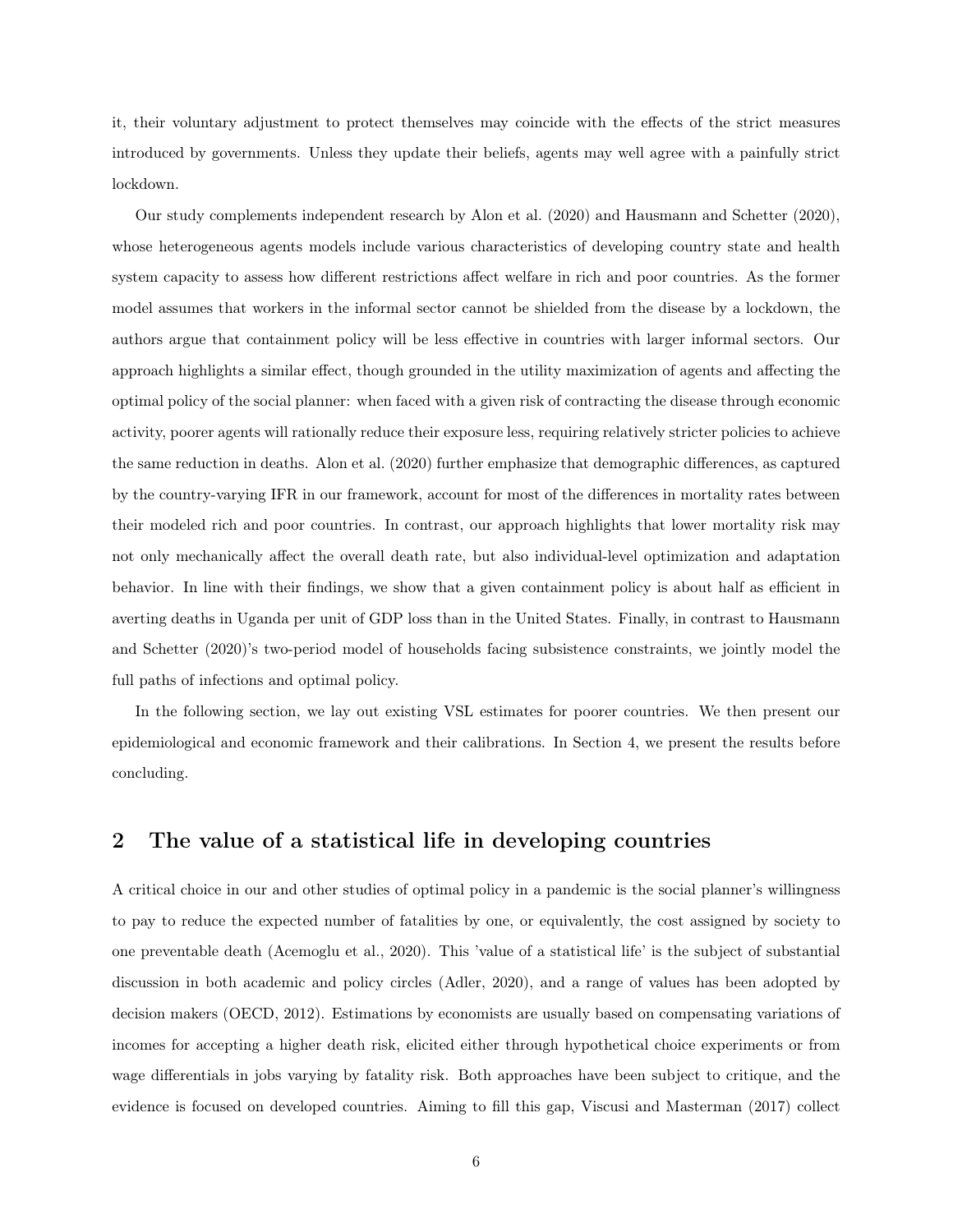VSL estimates from contexts varying by income and estimate the cross-country income elasticity of the VSL. With their central estimate of one, they calculate a VSL of \$120,000 for Uganda, slightly higher than what we arrive at - \$86,000 - if using unit elasticity but scaling our reference VSL for the United States with the ratio of our targeted incomes.

In contrast, a review by the OECD (2012) recommends the use of an income elasticity of 0.8, yielding a VSL for Uganda of \$218,000, again using the ratio of incomes used in our calibration (see Table 1a). It is worth noting that even with similar methodologies, we arrive at quite different evaluations – the examples here vary by a factor of almost three.

The values underlying the analyses in Viscusi and Masterman (2017) and OECD (2012) are mostly derived from wage differentials, and stand in stark contrast to the few studies estimating VSLs in poorer countries from revealed preferences (for a recent review, see Robinson et al. (2019)). Kremer et al. (2011) and Ito and Zhang (2020), respectively, observe people's willingness to travel to safe water sources in rural Kenya and to install air purifiers in China, and translate these to WTP for reducing or eliminating death risk of children from diarrhea and air pollution. Berry et al. (2020) record peoples' valuations of water filters directly using incentive compatible elicitation methods. These can be translated into VSLs using their estimates of the filters' effectiveness. Scaled by the respective values of GDP per capita to Uganda with unit elasticity, these studies' estimates translate into VSLs of between \$600 and \$3,400.

Given the small number of available estimates, we also derive a value from the WTP for insecticidetreated bednets in Cohen and Dupas (2010). The paper states a reduction in under-5 mortality risk of 18%, reducing the death risk for children alive in 2007 from 6.91% to 5.67%. Hence, for avoiding one statistical death, 1/(6.91-5.67)=80.4 bednets would have to be purchased. Kenyan households' stated WTP of US\$1.71 for one bednet implies a valuation of a statistical death of 80.4\*US\$1.71 =US\$137.5, translating into US\$105 in Uganda.

As evident from Table 1b, VSL estimates based on revealed preferences for preventive health behavior are orders of magnitude lower than those based on scaling estimates from rich countries by a country's income. A small part of the difference may come from study samples on average being poorer than the overall population. Counteracting this selection problem is the fact that the values are estimated for individuals much younger than those at highest risk from COVID-19. We interpret the low revealed VSLs as reflecting the multiple dimensions in which poor households have to manage fatality risk, not just from diseases but also from low incomes more generally.

While we note the ethical and methodological challenges associated with scaling a small, perhaps inadequately understood death probability from a specific cause to the deterministic outcome of one death from COVID-19, we also emphasize that any model illustrating, and any policymaker contemplating, trade-offs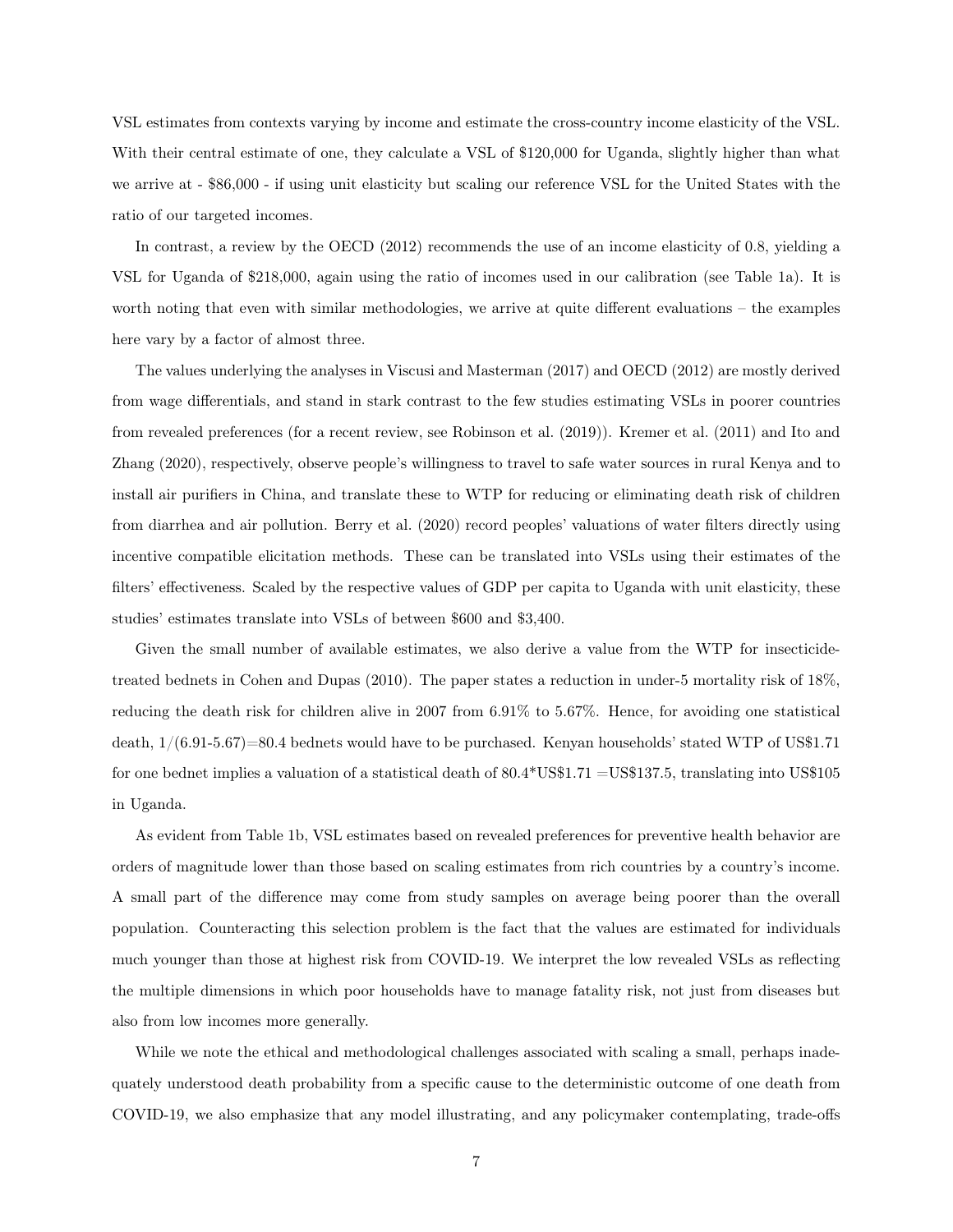#### Table 1: VSL estimates for Uganda

| (a) from cross-country transier calculations     |                   |                   |
|--------------------------------------------------|-------------------|-------------------|
| Source                                           | Income elasticity | VSL scaled to Ug. |
| Published estimates<br>Viscusi & Masterman, 2017 |                   | US\$ 120,000      |
| Derived estimates                                |                   |                   |
| Viscusi & Masterman, 2017                        |                   | US\$ 86,000       |
| OECD, 2012                                       | 0.8               | US\$ 218,000      |

|  | (a) from cross-country transfer calculations |  |
|--|----------------------------------------------|--|
|  |                                              |  |

|  |  | (b) from revealed preference experimental studies |  |
|--|--|---------------------------------------------------|--|
|  |  |                                                   |  |

| Source                | Year    | Context     | Estimated VSL    | VSL scaled to Ug. |
|-----------------------|---------|-------------|------------------|-------------------|
| Published estimates   |         |             |                  |                   |
| Kremer et al., 2011   | 2007    | rural Kenya | US\$ 769 - 2,715 | US\$ 594 - 2,100  |
| Berry et al., 2020    | 2009-10 | rural Ghana | US\$ 3,604       | <b>US\$ 1,830</b> |
| Ito $&$ Zhang, 2020   | 2006-14 | urban China | US\$ 34,580      | US\$ 3,386        |
| Derived estimates     |         |             |                  |                   |
| Cohen & Dupas, $2010$ | 2007    | rural Kenya | <b>US\$ 137</b>  | US\$ 105          |

Derived estimates in panel (b) take as inputs stated income elasticities, calibration targets for income from Section 3.1 and United States VSL from ERT. Values of statistical life year in Ito and Zhang (2020) scaled to VSLs by multiplying with Chinese life expectancy. Values scaled to Uganda by ratio between respective country's and Uganda's GDP per capita.

between reducing death risk and other sources of disutility must assign, implicitly or explicitly, a value, often based on a small evidence base. A common criticism of VSL estimates based on WTP is that due to liquidity constraints, subjects may not state a 'true' valuation, but one that reflects limited spending possibilities on health protection behavior. This concern looms larger when comparing estimates across countries than it does here, where we are illustrating a situation in which individuals manage disease risks from multiple sources while being affected by a policy aimed at reducing only one specific risk. Actual lockdowns in developing countries were often not implemented in combination with extended social safety nets, thus also increasing households' exposure to non-COVID-19 fatality risks (see Ray and Subramanian (2020) for the case of India).

Our benchmark value for the Ugandan VSL reflects the prioritization taken by governments, not necessarily by individuals, and at \$31,000 lies in between the two sets of VSLs in the existing literature:

$$
VSL_{UG} = VSL_{US} * \frac{Health\,Spending_{UG}/Pop_{UG}}{Health\,Spending_{US}/Pop_{US}}
$$

We explore in Section 4.5 how this critical parameter affects the optimal policy. For the United States, we follow ERT's calibration to \$9.3 million, a value that is validated by its use in United States public agency deliberations.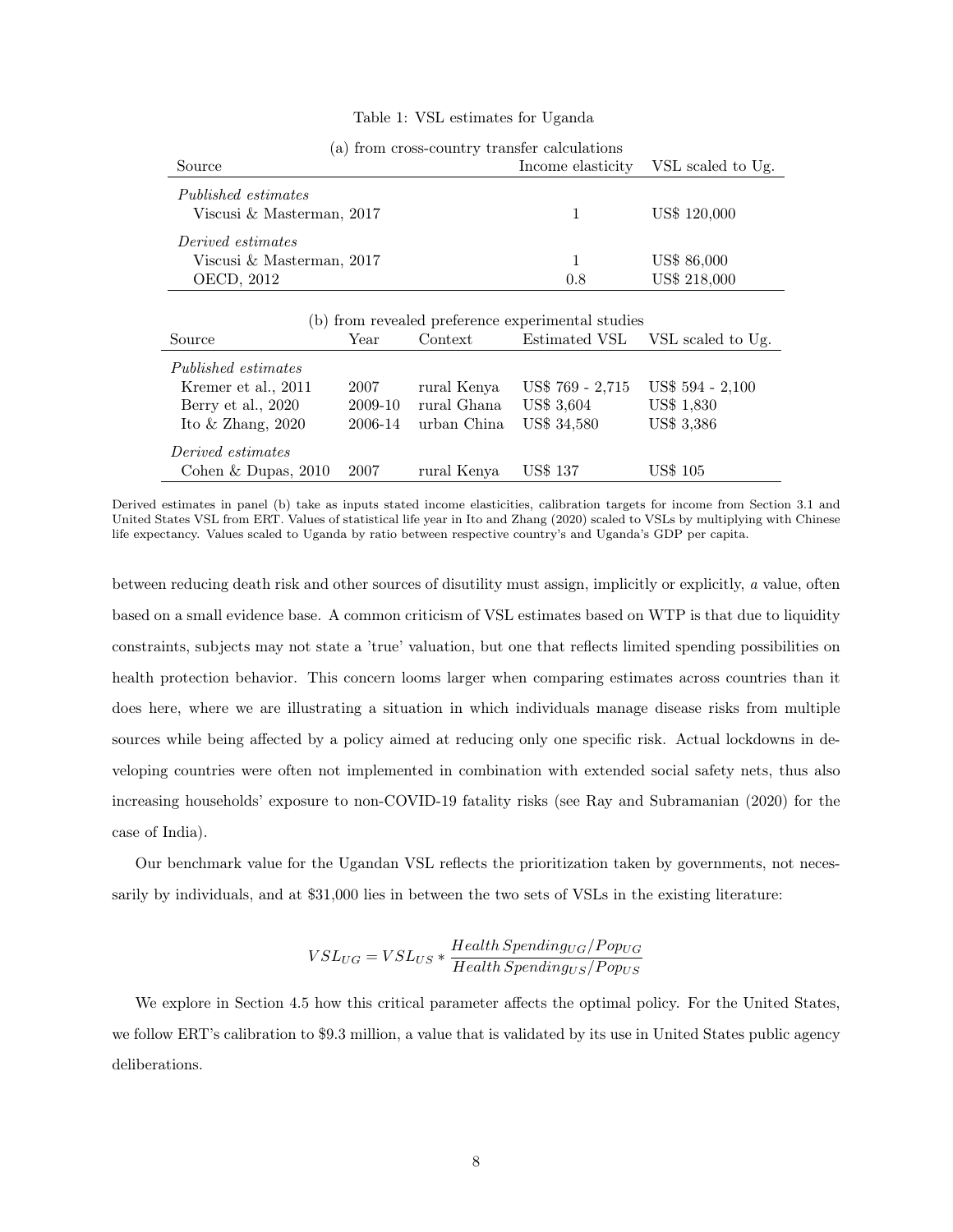## 3 Model

Our model combines rationally optimizing agents and an epidemiological model, where the share of the population that is currently either susceptible to, infected with or recovered from a disease, evolves according to a set of parameters. The epidemic starts with an exogenous share of the population being infected. A parameter  $\beta$  denotes the rate at which infected people contact susceptibles and transmit the virus. Once infected, individuals recover at rate  $\gamma$  and are thereafter assumed to be immune. Depending on the relative size of  $\beta$  and  $\gamma$ , infections die out quickly (if people recover at a higher rate than infecting new ones), or the number of infected rises exponentially, until there are only few susceptibles left. At that stage, a sufficiently large share of the population has acquired immunity to the disease and exogenous new infections will not cause a new epidemic. In this model, deaths are recorded as a simple share of those contracting the disease. A caveat with analyses using the SIR model is that its parameters are still surrounded by significant uncertainty (Avery et al., 2020).

The key variable linking the economy and the epidemic is the number of newly infected people in a given period, denoted by  $T_t$ :

$$
T_t = \pi_{s1} (S_t C_t^s) (I_t C_t^i) + \pi_{s2} (S_t N_t^s) (I_t N_t^i) + \pi_{s3} S_t I_t
$$

The first two terms on the right denote new infections coming from interactions while consuming, or more broadly defined, spending money, and working. It is higher the more susceptible  $(S_t)$  and infected  $(I_t)$ people there are, and the more each group consumes and works  $(C_t^s, C_t^i, N_t^s, N_t^i)$ . The third term captures infections from random interactions outside of work or consumption activities. The  $\pi_s$  parameters govern the likelihood of getting infected from either source. Their estimation is key for the way the epidemic plays out. In line with ERT, we assume that evidence from other epidemics also applies to the current one, in that  $1/6$  of infections take place at work,  $1/6$  while consuming, and  $2/3$  from random interactions. Furthermore we calibrate the  $\pi_s$  using steady state values of hours worked and consumption, targeting a final epidemic size of 60%.

We note that we so far lack the data to validate the transmission parameters of our epidemiological model. In particular, there are neither broad studies of the locii of new infections in poorer settings (during economic activity or within the household), nor of the likelihood of a contact with an infected person resulting in transmission. Measures of these two quantities would affect the transmission probabilities calibrated from the procedure outlined above. If transmissions from consumption and work are less important, and perceived so, in developing countries, the behavioral adjustments in our model would be weaker, and vice versa.

Absent better evidence, we take on board ERT's assumptions about the basic patterns of the pandemic,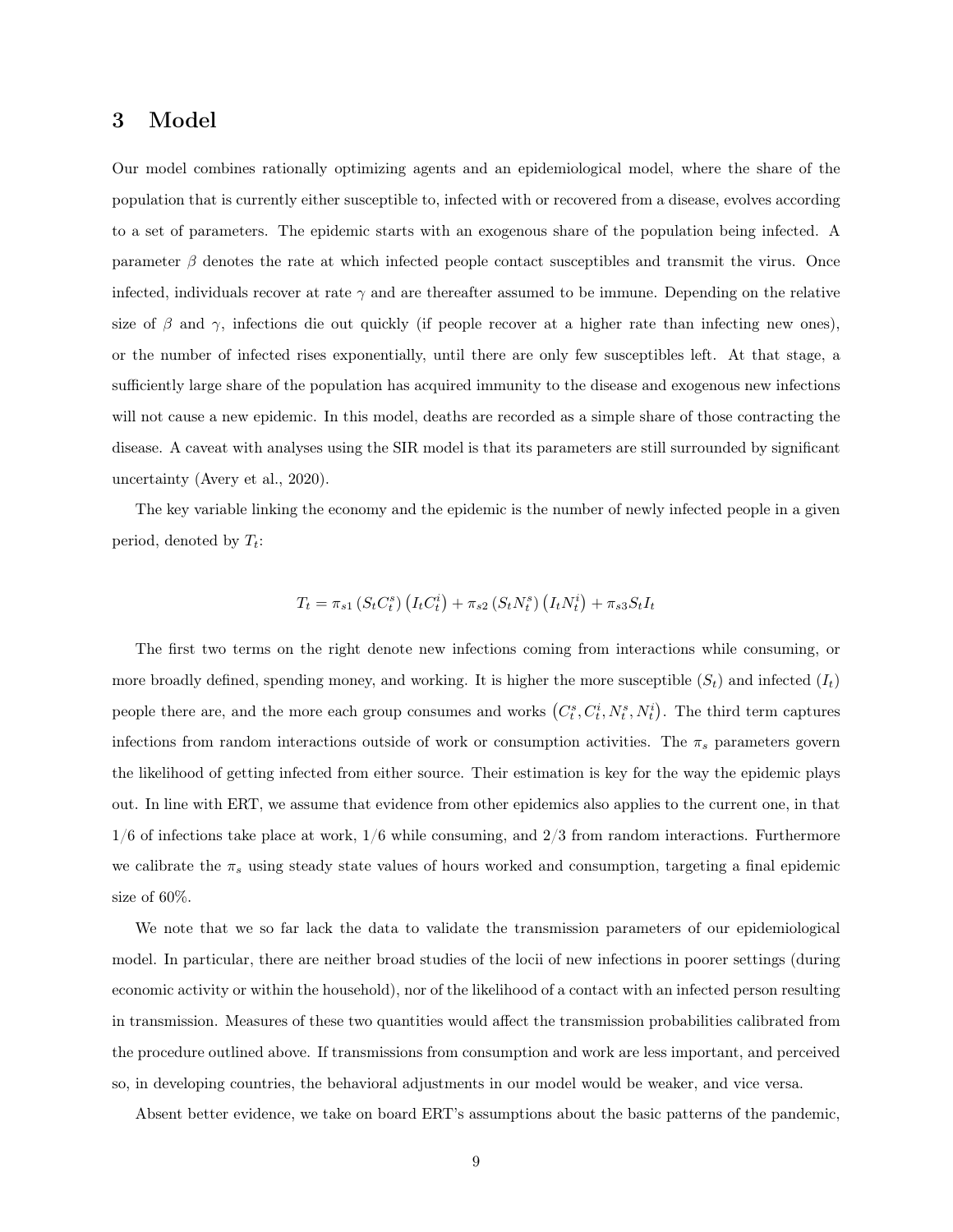implying a basic reproductive number  $R_0$  of 1.5. This is at the lower end of estimates reported for the early stage of the pandemic in Liu et al.  $(2020)^3$  We keep the transmission probabilities constant with respect to ERT, allowing for comparability along that dimension. We see this as a conservative way to model the epidemic in developing countries compared to richer settings, as infected individuals there may be more likely to interact with susceptibles outdoors, and lower mobility should make local outbreaks slower to spread across regions.

In the model's economic part, a continuum of representative agents are trading off consumption  $c$  and labor n:

$$
u(c_t, n_t) = ln(c_t - \bar{c}) - \frac{\theta}{2}n_t^2 + \bar{u}
$$

Agents cannot consume less than the subsistence level  $\bar{c}$  and face a budget constraint linking government action to individual consumption through a discouragement on consumption  $\mu_{ct}$  (the 'containment rate'), the proceeds of which are immediately rebated as a lump sum  $\Gamma_t$ :

$$
(1 + \mu_{ct}) c_t = w_t n_t + \Gamma_t
$$

 $\theta$  and the wage rate are calculated from the model's steady state, targeting the average weekly income and the number of hours worked.

The chosen subsistence level affects how much agents adjust economic activity to infection risk. We are not aware of nationally representative data from Uganda or a comparable context tracing out this response. The intuition of our calibration, that poorer agents will be able to adjust less, is supported by evidence from the United States, showing that richer households stood for the bulk of spending reductions during the early stages of the pandemic (Chetty et al., 2020).

Agents maximize their lifetime utility, components of which depend on their current infection status.

Susceptible:

\n
$$
U_{t}^{s} = u(c_{t}^{s}, n_{t}^{s}) + \beta \left[ (1 - \tau_{t}) U_{t+1}^{s} + \tau_{t} U_{t+1}^{i} \right]
$$
\nwhere:

\n
$$
\tau_{t} = \pi_{s1} c_{t}^{s} \left( I_{t} C_{t}^{I} \right) + \pi_{s2} n_{t}^{s} \left( I_{t} N_{t}^{I} \right) + \pi_{s3} I_{t}
$$
\nInfected:

\n
$$
U_{t}^{i} = u(c_{t}^{i}, n_{t}^{i}) + \beta \left[ (1 - \pi_{r} - \pi_{d}) U_{t+1}^{i} + \pi_{r} U_{t+1}^{r} \right]
$$
\nRecovered:

\n
$$
U_{t}^{r} = u(c_{t}^{r}, n_{t}^{r}) + \beta U_{t+1}^{r}
$$
\n(1)

Here,  $\tau_t$  represents the agents' probability of getting infected given their own and the infecteds' consumption and working activities,  $\pi_r$  is the probability of recovering, and  $\pi_d$  is the probability of death. We note

<sup>&</sup>lt;sup>3</sup>In the pure SIR model, the median  $R_0$  estimate in Liu et al. (2020) would result in an implausible 95% of the population contracting the disease.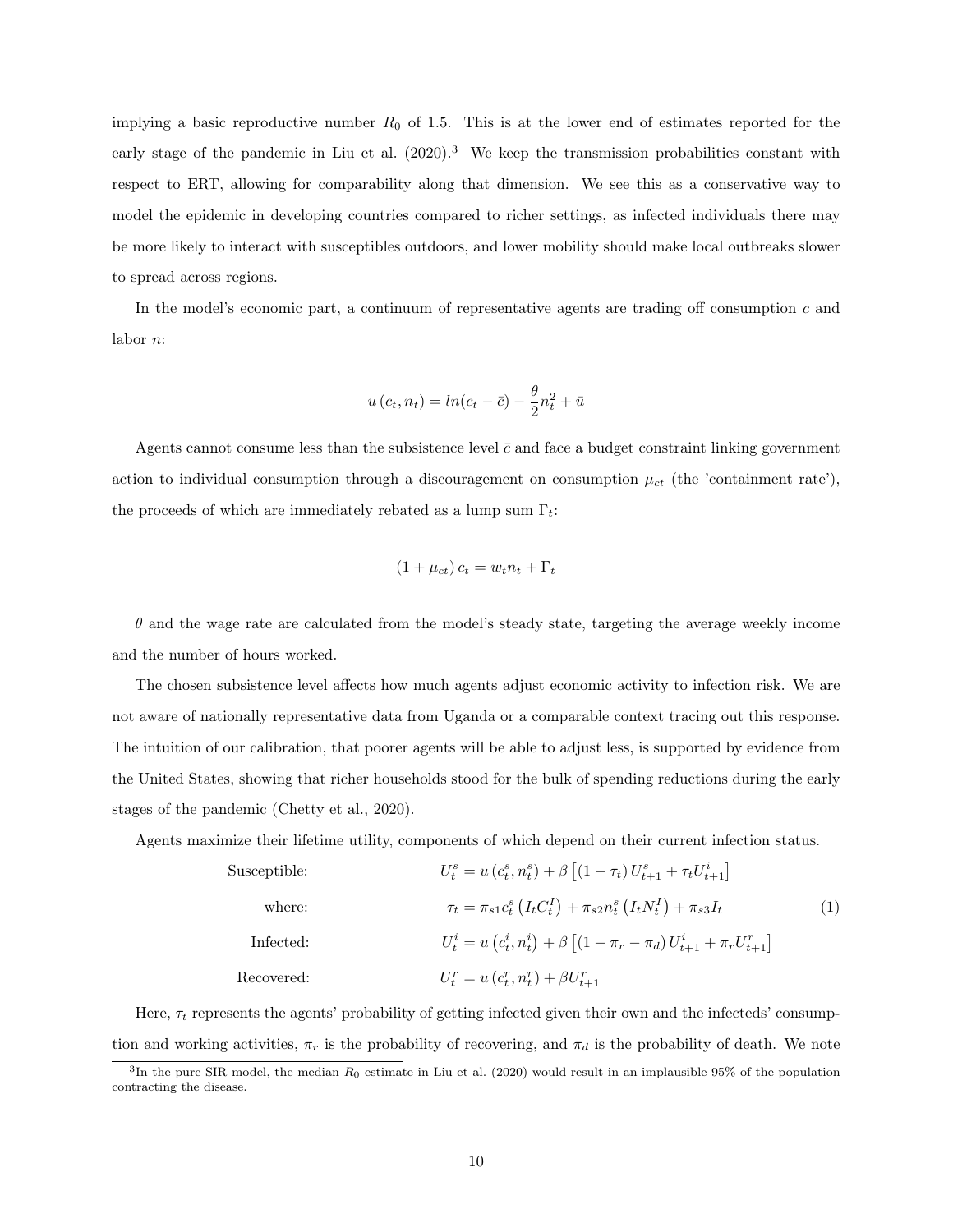here the strong assumption that agents know the 'true' infection probabilities. In Section 4.6, we illustrate the effects of perceived transmission probabilities on behavioral adjustment and agreement with lockdown policies.

#### 3.1 Calibration

In the analysis below, we compare our calibration to the United States to one for Uganda as our example of a developing country. A first key difference between rich and poor countries is the lower IFR in the latter, mostly driven by their younger population and even after adjusting for health system differences (Ghisolfi et al., 2020; Walker et al., 2020). We use our predicted IFRs of 0.33% for Uganda and 0.79% for the United States, noting that ERT assumed an IFR of 0.5%. The most pessimistic scenario in Ghisolfi et al. (2020) accounts for the possibility of health systems becoming overburdened by assuming that none of the predicted severe cases can be saved in hospitals. We present below a robustness check of our main result using this adjusted IFR of 1.3%, but also note that recent evidence points in the opposite direction of potentially much lower IFRs in the context of developing countries.<sup>4</sup>

A second obvious difference between the two settings are incomes and hours worked. For the United States, we target a yearly income of \$58,000, earned during 28 hours of weekly labor, following ERT. For Uganda, we take the median main job monthly nominal wage for wage employees from the 2016/17 Household Survey (UBOS, 2018), converted to yearly dollar wages - \$535 - and set weekly hours worked to 50, following evidence for Tanzania and Ethiopia (Charmes, 2015). We set the subsistence level at \$200 per year in Uganda, the median nominal wage for female workers without formal education. In case of the United States, we stick to a formulation without a subsistence constraint as average incomes there are much further from such a level than Ugandan ones.<sup>5</sup>

## 4 Results

We first present results from our calibration to the United States as a benchmark and explain the basic mechanisms of the model. We then take steps towards the low-income country calibration. We first change the income targets and subsistence level to the Ugandan values described above, holding constant the IFR.

<sup>4</sup>Seroprevalence studies from representative samples and reliable counts of fatalities would allow us to validate our estimates for developing countries. While we are not aware of such data yet, evidence from African countries at similar levels of development as Uganda supports our claim of generally lower IFRs in poorer countries by showing a high prevalence of COVID-19 antibodies in subgroups of the population (health personnel in Malawi: Chibwana et al. (2020); blood donors in Kenya: Uyoga et al. (2020)). In Kenya, the authors argue that if the disease was similarly deadly there as in other countries, official death counts would have to be implausibly inaccurate, implying that the IFR in Kenya is likely much lower than in other contexts.

<sup>&</sup>lt;sup>5</sup>All other parameters are from ERT, including an annualized discount rate of 0.96, a 20% loss in productivity if infected, a recovery duration  $\pi_r$  of 18 days, one time unit representing a week, a model horizon of 250 weeks and an initial infection share of 1 in 1,000 people.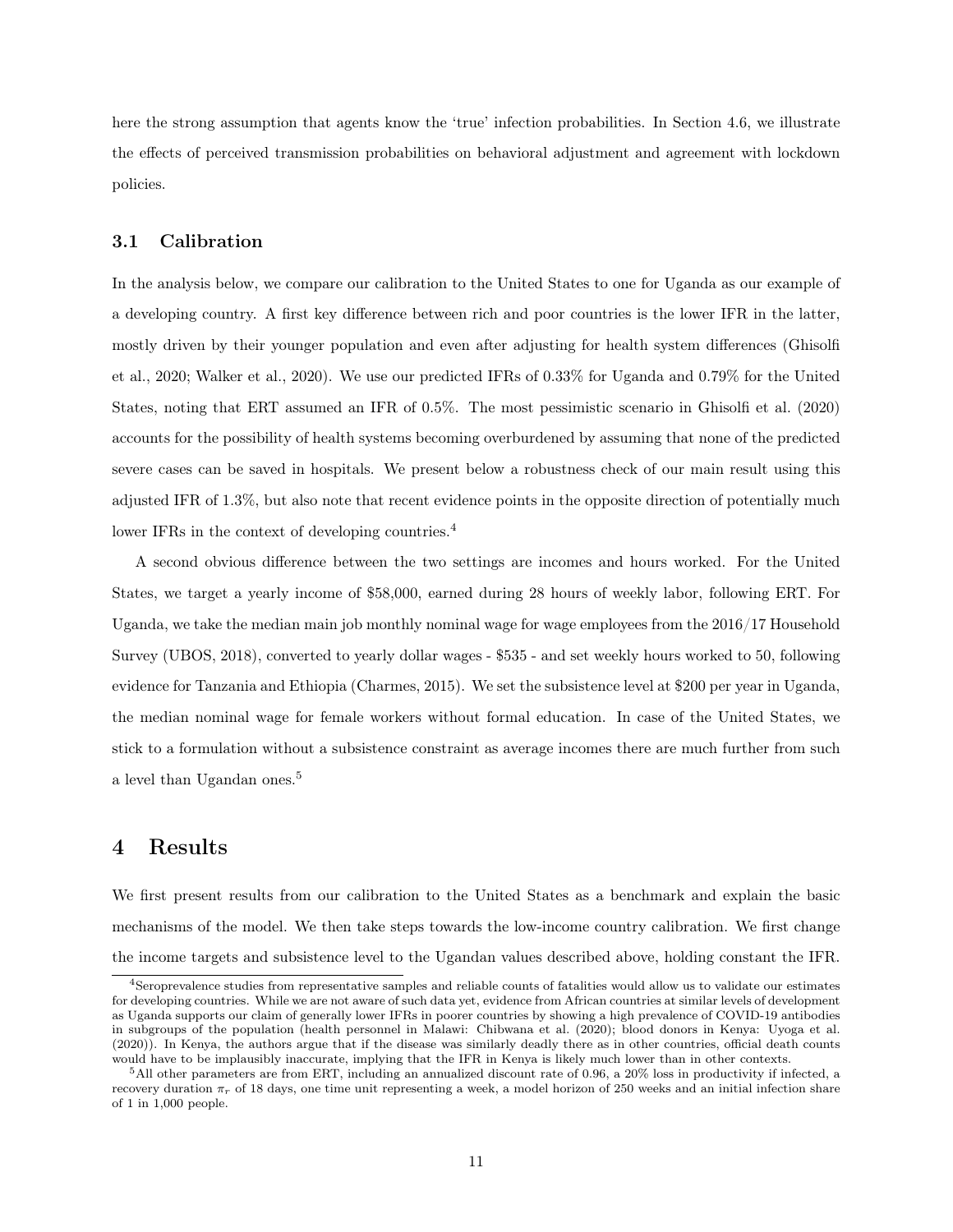

Figure 2: Calibrations to United States and Ugandan economy with United States IFR

The figure shows the time path of epidemiological (left and middle panels) and economic components (right panels) of the ERT model calibrated to the United States (blue) and Uganda (orange), holding constant the IFR. Dotted black line reports results from the basic SIR model. Solid lines depict agents' voluntary adjustments. Dashed lines show results from social planner problem maximizing overall utility.

The second step explores the role of a lower probability of deaths and subsequent lower aggregate disutility of infection/exposure. We then show how our results depend on the VSL we choose, before highlighting the role of beliefs about transmission probabilities in agreement with lockdown policies.

#### 4.1 Optimal policy in the United States

The dotted black line in Figure 2 represents the course of the epidemic without any behavioral adjustment or government intervention - the basic SIR model. Infections grow until a large enough share of the population has acquired immunity, such that the infected become less likely to interact with the remaining susceptibles. At the end of the epidemic, 60% have ever been infected (targeted by the parameterization), and 0.47% have died (60% infected \* 0.79% IFR = 0.47%). In our model, the epidemic ends when a sufficient share of the population has acquired immunity, the herd immunity level. However, the rapid increase in infections in the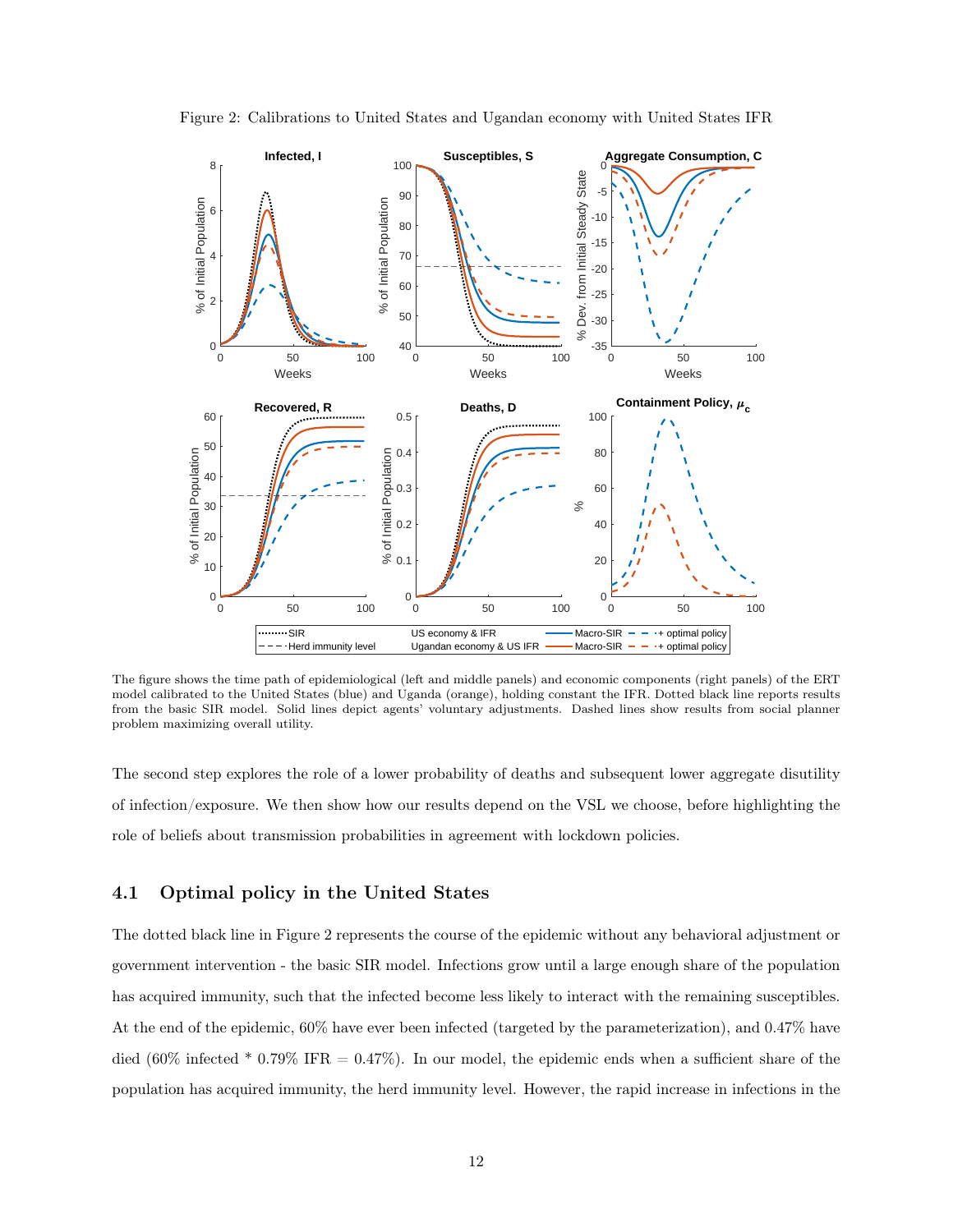pure SIR-model leads to an overshoot of infections (Moll, 2020). Hence, the final epidemic size as measured by the share of people that ever got infected lies above the minimal level necessary for herd immunity, indicated by the dashed horizontal line.

The solid blue line presents the SIR-model augmented with rationally adjusting agents. Focusing on the top-right panel, reductions in aggregate consumption amount to up to 13% and follow the infection rate. This is for two reasons: firstly, infected individuals are assumed to be 20% less productive and thus have less income to consume. With a peak infection rate of 5%, this amounts to a reduction of 1%. The larger share of the reduction comes from agents' voluntary adjustments of hours worked and consumption, in order to reduce the risk of infection. These adjustments slow the epidemic and reduce its peak infection rate, leading to a 13% reduction in death rates compared to the basic SIR model.

Besides this voluntary adjustment, the social planner can increase overall utility by internalizing the individual agents' contribution to the overall epidemic. This optimal policy, the dashed blue line in the bottom right panel, amounts to a tax on consumption equal to up to 100% at the peak of the epidemic or 56% over the first year, leading to an additional reduction in consumption of up to 35%. This slows the epidemic further, reducing deaths by an additional 21% and thus almost closing the gap between final epidemic size and the herd immunity level.

Overall, the United States calibration suggests that the policymaker can be effective at reducing deaths by reducing economic activity, and that this is socially optimal. Notably, the calculation implies that overall societal utility of the living between the voluntary adjustment and the optimal policy scenario is virtually unchanged, since agents are willing to reduce their working hours proportionately to the consumption reduction. This observation motivates our introduction of a subsistence constraint into the utility function, thus making the income elasticity of consumption dependent on baseline consumption.

#### 4.2 The role of income levels in determining the optimal policy

Next, we assess how the economic outcomes of the model differ when income levels are lower (orange lines in Figure 2). Agents are now much poorer, less productive and face a non-zero subsistence constraint, but have the same, relatively high, probability of dying once infected as in the United States calibration.<sup>6</sup> Focusing first on aggregate consumption adjustments without any containment policies, it is striking that the adjustments are less than half as strong than in the United States economy. The adaptation still reduces peak infection and death rates substantially, though less so than in the United States (8.8% reduction in death rate vs. 13%). We make a similar observation for the optimal policy, which now peaks at 41%: It

<sup>6</sup>The assumed fixed share of transmission through working or consuming explains the overlapping of the SIR model for either economy.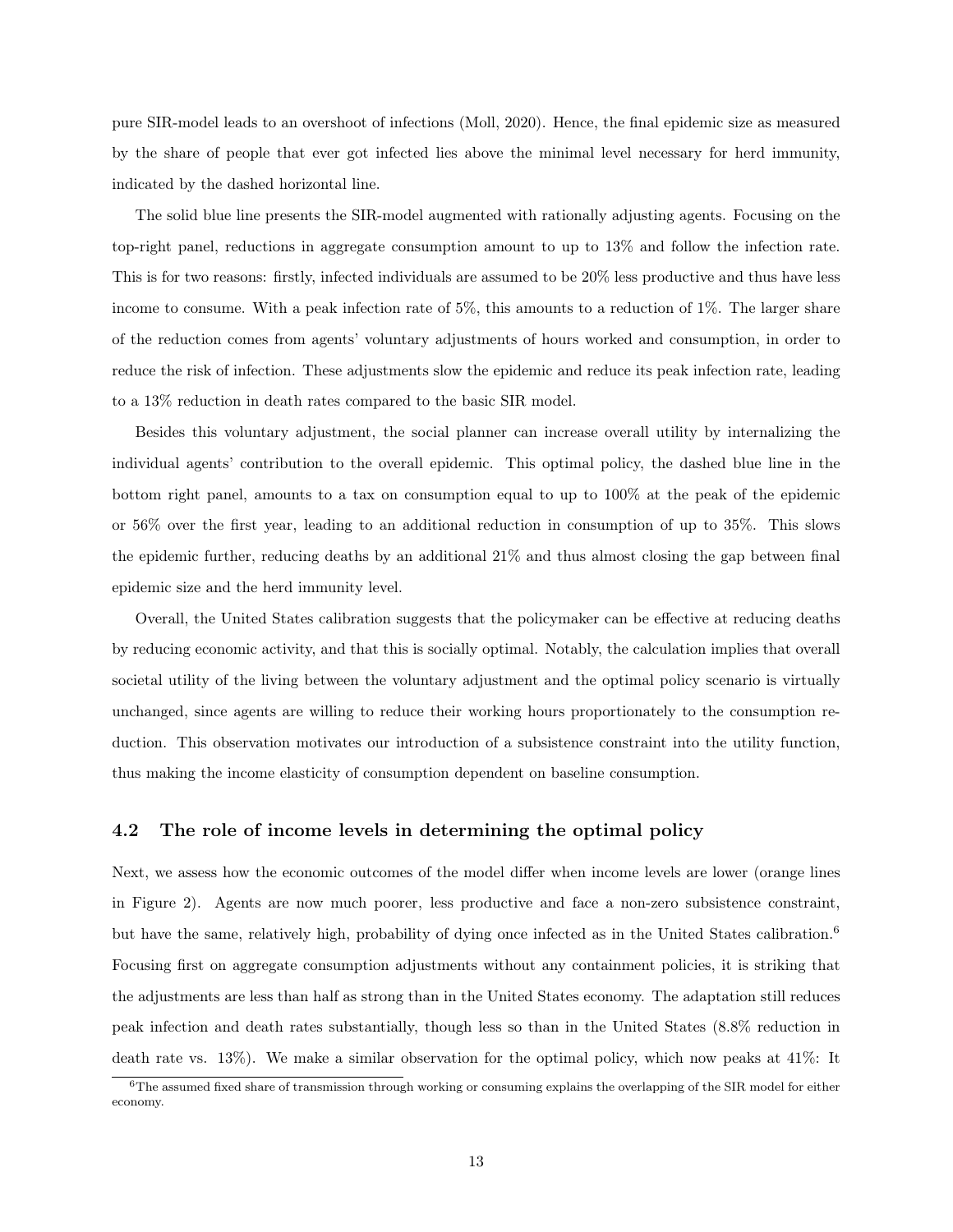

Figure 3: Calibration to Ugandan economy with Ugandan IFR

The figure shows the time path of epidemiological (left and middle panels) and economic components (right panels) of the model calibrated to Uganda with the United States IFR (orange) and Ugandan IFR (green). Dotted lines report results from the basic SIR model. Solid lines include agents' voluntary adjustments. Dashed lines show results from social planner problem maximizing overall utility.

reduces deaths, but much less so than in the United States (additional 13% reduction vs. 21%). Both agents and the social planner are trading off mortality risk and utility losses from consumption reductions. When consumption is low already it becomes more costly to reduce it, reductions lead to relatively large losses in utility, and it becomes less optimal to avert deaths. In other words, the externality from one agent getting infected, and not internalizing that she may infect others, becomes smaller relative to baseline utility the poorer the agent is.

#### 4.3 The role of mortality risk in determining the optimal policy

The second step of the calibration keeps the Ugandan economy structure, and adds the estimated IFR for Uganda (green lines in Figure 3). Faced with a lower risk of death, agents reduce consumption only marginally, reducing the death rate by just 7.2%. Optimal policy now peaks at 21% and reduces deaths by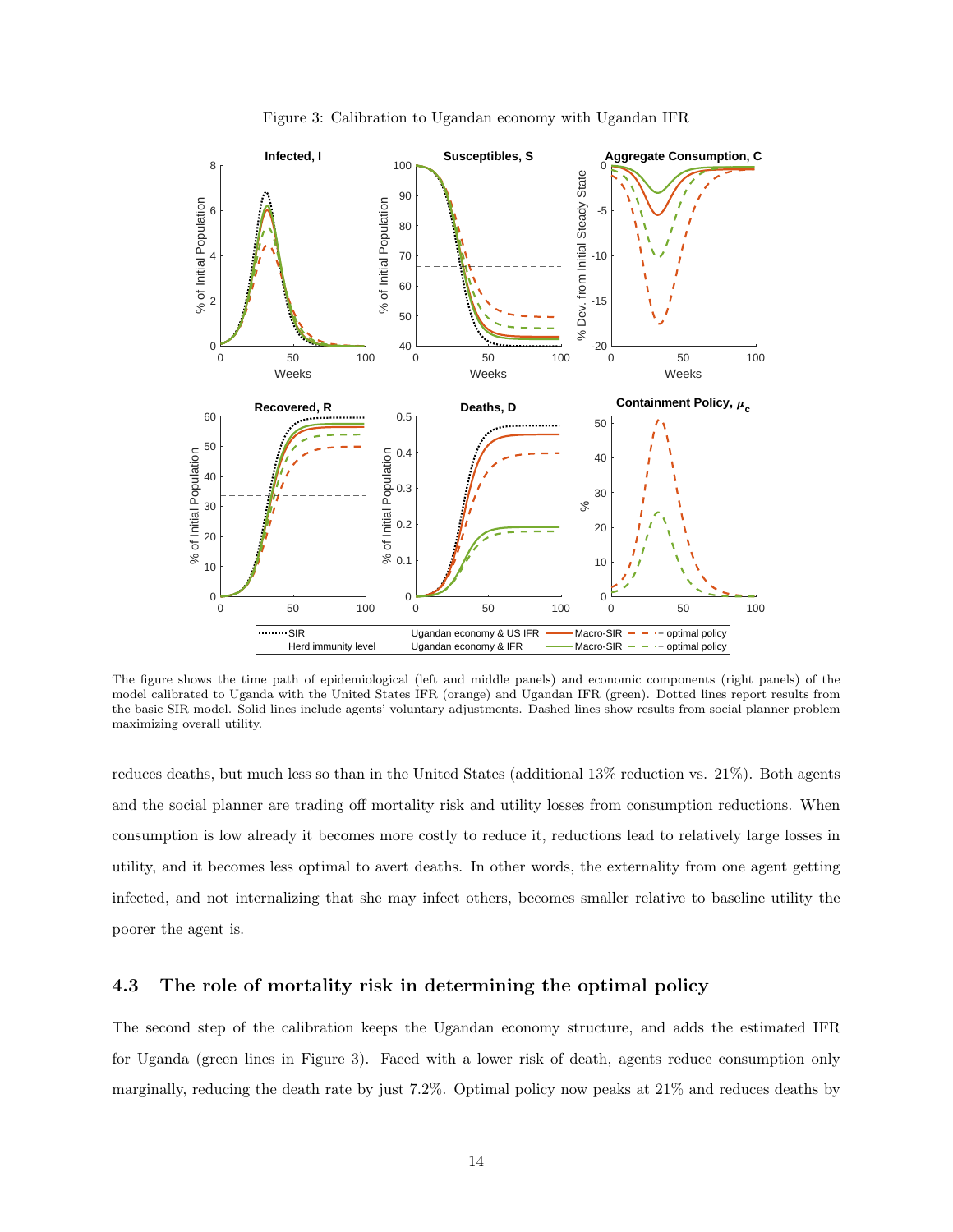

Figure 4: Optimal policy and death reductions along calibration steps from United States to Uganda

The figure shows summary statistics of voluntary adjustment and optimal policy implications under various calibration steps. The top panel in blue shows percentage reduction in deaths versus the underlying SIR model. The bottom panel in red shows decreases in consumption over the first year of the epidemic, relative to pre-epidemic levels. Light colors indicate effects of voluntary adjustments by agents trading off consumption and infection risk. Dark colors indicate additional effects of utilitymaximizing containment policy. Scenarios differ by the economy and demography which they are calibrated to (Uganda and United States) and whether the utility function includes a subsistence level. Right-most column adds scenarios including the upper bound for the IFR from Ghisolfi et al. (2020) and applying United States optimal policy to our Ugandan calibration.

only an additional 7%, with final epidemic size far above the minimal herd immunity level.

#### 4.4 Summary of calibration exercise

Our exercise highlights that even with equal death risk, the social planner should choose less stringent containment measures in a poorer economy, where reduction in consumption is relatively more costly in utility terms. Figure 4 shows the decrease in death reductions and consumption containment under optimal policies as we move from the United States towards to the Ugandan calibration.

As we change only the IFR between the first and second scenario, equivalent to moving from the 52nd to the 4th percentile of country-IFRs in Ghisolfi et al. (2020), optimal policy reduces deaths by 10 percentage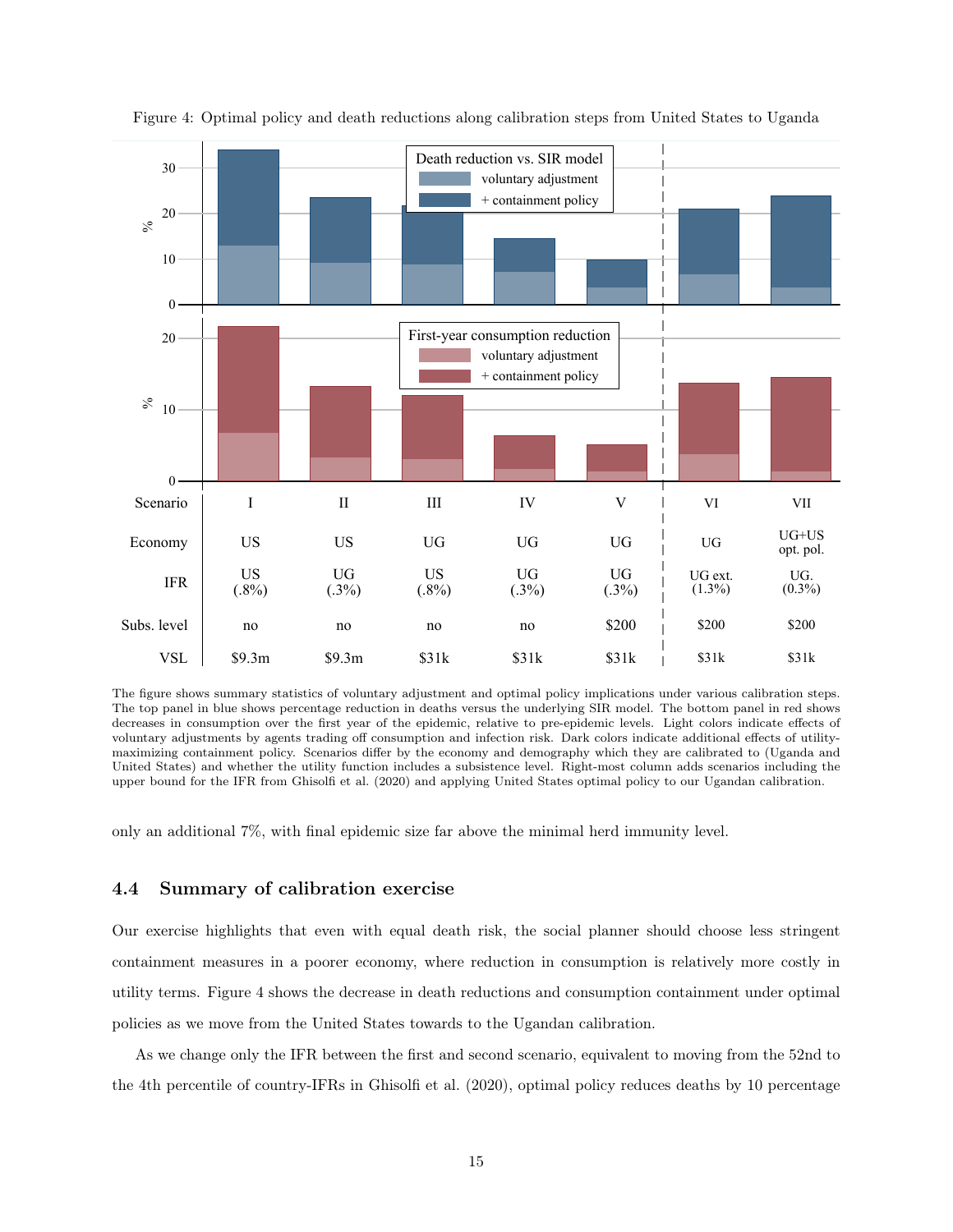

Figure 5: Optimal policy and death reductions for a range of assumed values of a statistical life

The red line traces out optimal policy effects on the economy (x-axis) and the epidemic (y-axis) for Uganda, depending on the adopted VSL. The assumed VSL rises the further from the origin. The blue dots identify other possible values as referenced below, the green diamond indicates death reduction and recession from benchmark U.S. calibration. The green triangle indicates the VSL from following ERT and setting  $\bar{u} = 0$ .

points less relative to the SIR model. Changing the economic structure to Uganda holding the IFR constant as in Figure 2 lowers the death reduction by a similar amount. Furthermore, our main qualitative result also holds when we assume a much higher death rate in Uganda, equivalent to all predicted severe cases succumbing to the disease (Scenario VI).

Finally, we can ask about the efficiency of a given policy in preventing deaths per unit of GDP reduction by transferring the optimal policy from the United States (Scenario I) to the Ugandan setup (Scenario VII). The voluntary reduction now constitutes a much smaller part of the total reaction, as a relatively strict lockdown is applied to agents not willing to incur large losses. The containment policy reduces deaths per 100,000 from 200 in the SIR model to 152, while reducing GDP by 14%. This yields a reduction in deaths per percentage point of GDP loss of 3.4, in contrast to the United States scenario where the same policy avoids 7.6 deaths per point of GDP loss.

#### 4.5 The value of a statistical life as a critical parameter

As discussed in Section 2, our benchmark value for the cost of death falls into a broad range of possible values. Values that are high relative to agents' income approximate a view that lives should be saved even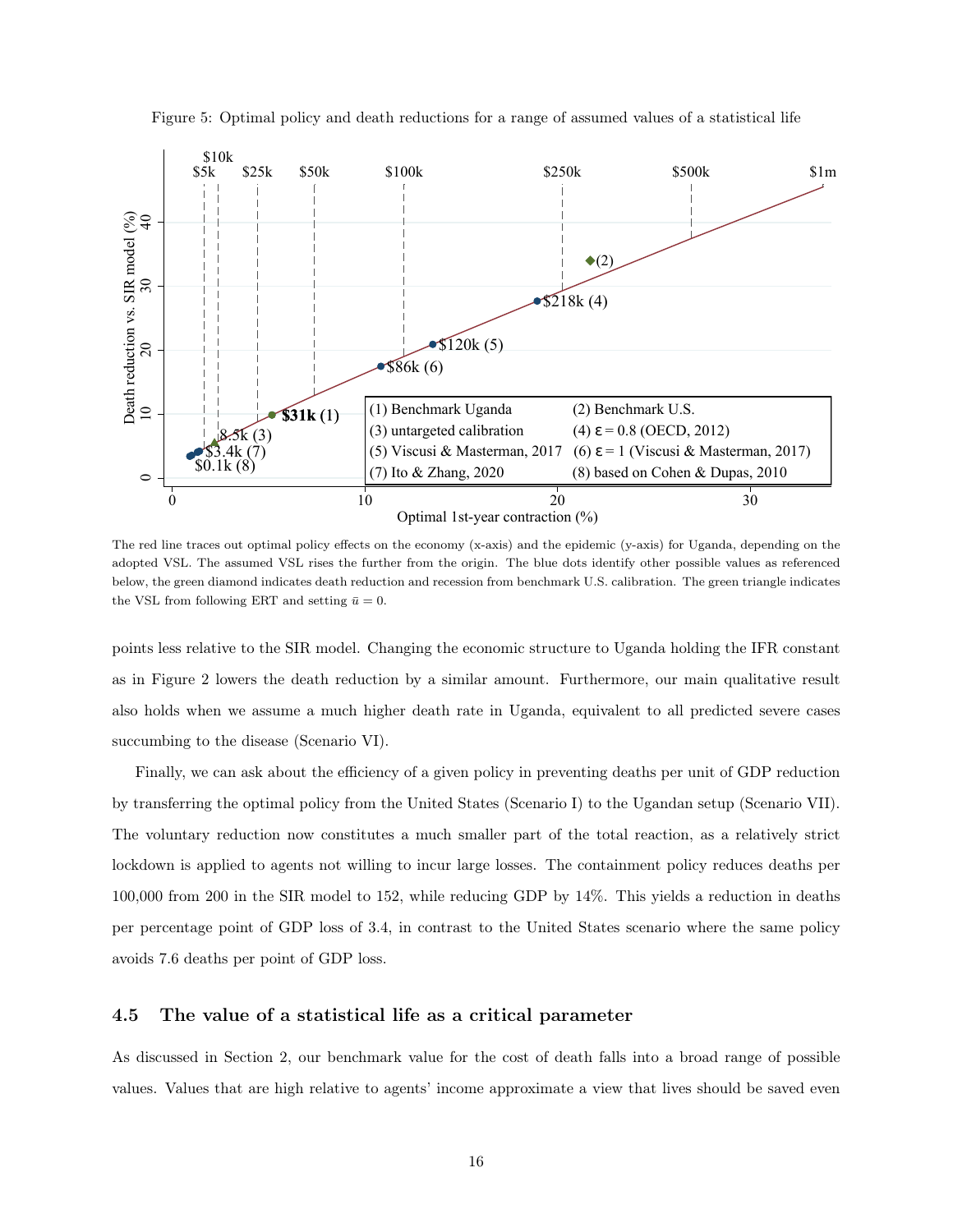at very high costs. At the other end of the scale, studies using revealed preference methods on peoples' own WTP to reduce and avoid fatality risks have found VSLs that are low relative to agents' income.

This wide range of values has implications for optimal policy in our framework, as presented in Figure 5. However, even when applying the VSL estimate based on the OECD (2012) study, optimal policy in Uganda would still be less strict as in the United States. If basing containment measures on the revealed preferences from the development economics literature, only very mild containment would be optimal. Our reference value of \$31,000 lies in between these estimates and optimal policy is thus moderately strict.

#### 4.6 Beliefs about transmission risk and the acceptance of lockdown policies

Our finding on more muted optimal policies stands in contrast to the strict lockdown policies imposed in many developing countries, among them Uganda. Given the large difference, it may be surprising that recent surveys in Senegal and Pakistan have found broad agreement with the measures mandated by governments, despite households reporting substantial reductions in income (Moscoviz and Le Nestour, 2020; Brac, 2020).<sup>7</sup>

A possible explanation for these findings lies in that people may or would have been reducing their economic activity even without stricter government measures, as suggested by the mobility data from the United States and Sweden presented in Farboodi et al. (2020). Also in the case of Uganda, Mahmud and Riley (2020) report a large increase in protective behavior. In particular, this may be the case if agents overestimate the risk of getting infected and/or of dying from an infection. Further restrictions would then either not be controversial – if their effect does not exceed the voluntary reductions–, or even welcome – if there is a belief that others are not reducing their activity enough.<sup>8</sup> With a small extension, our model lends itself to an analysis of the necessary overestimation. We here focus on the infection risk, but could perform a similar exercise for an overestimation of the death risk.

The 'true' infection risks from economic activity -  $\pi_{s1}, \pi_{s2}$  - are, in reality, unlikely to be known by agents. At least during early stages of the epidemic, beliefs likely often overstate the true (unknown) parameters in both developing and developed countries. Within the model, a 'fear parameter'  $\rho$  by which agents overestimate the true infection parameters from consumption or work captures this reasoning, transforming Equation 1 into

$$
U_t^s = u(c_t^s, n_t^s) + \beta \left[ (1 - \tau_t) U_{t+1}^s + \tau_t U_{t+1}^i \right]
$$
  
with  $\tau_t = \rho \pi_{s1} c_t^s (I_t C_t^I) + \rho \pi_{s2} n_t^s (I_t N_t^I) + \pi_{s3} I_t$ 

<sup>7</sup>70% of respondents of a nationally representative survey in Senegal in mid-April supported a two-week lockdown when there had already been a nightly curfew and public spaces closed. This was similar among people who had already lost income, and higher among those more worried about the epidemic in general. In Bangladesh, respondents reported labor income decreases of up to 75%, while also generally supporting further restrictive measures.

<sup>8</sup>Mahmud and Riley (2020) report that only 14% of households in their rural Ugandan sample expect a member to contract the virus - absent representative testing in Uganda, we cannot say whether this is an over- or underestimate.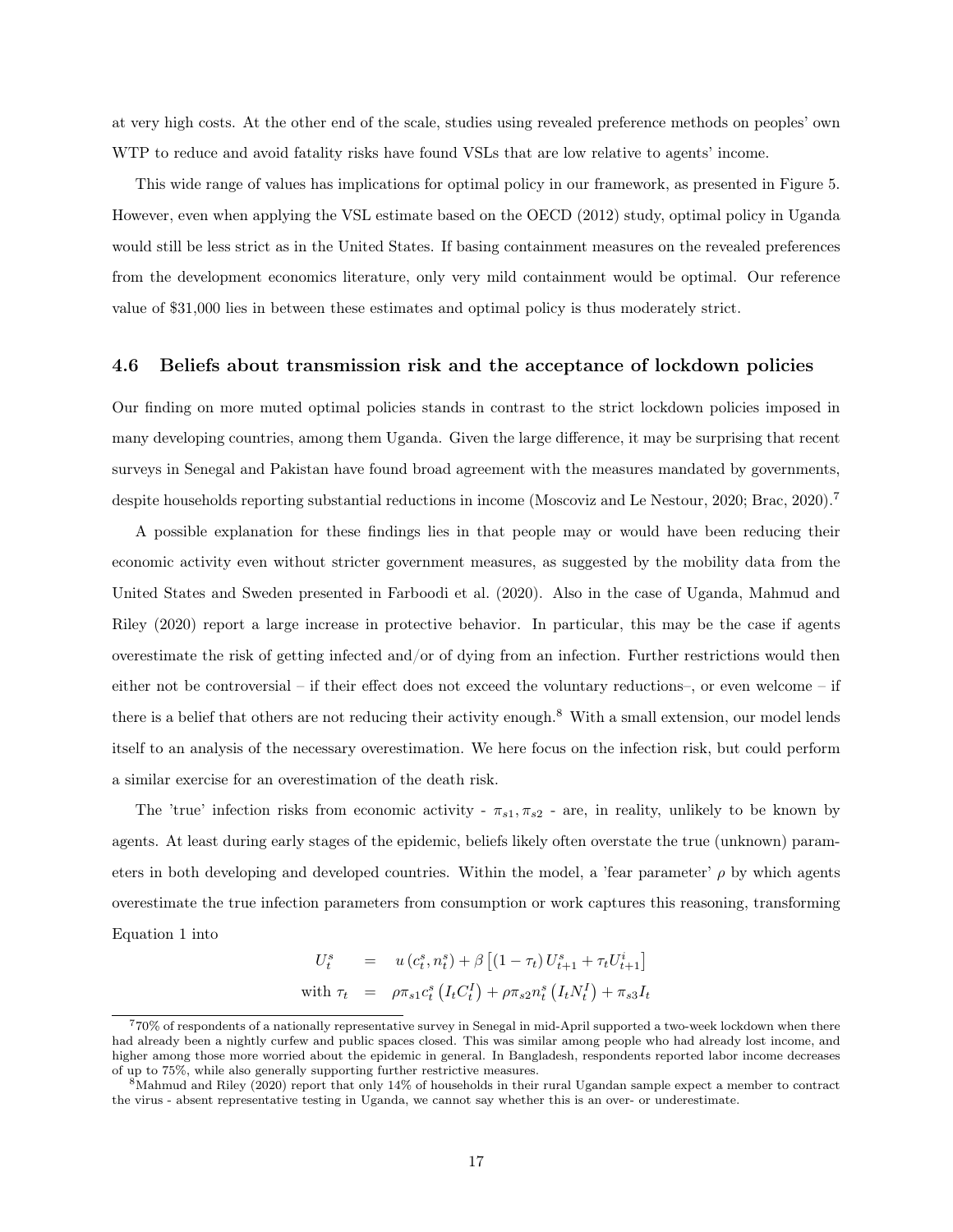This exercise suggests that if agents overestimate the infection risk from consuming and working by factor six, they voluntarily reduce consumption by 5%, equalling the optimal adjustment. In turn, this illustrates that agreement with strict - according to our model overly strict - lockdown policies in developing countries can be partly explained through an overestimation of the risks. Governments may hence find it harder to restrict economic activity once people form more accurate or even too optimistic beliefs about the medical risks.

Another, related explanation for strict initial lockdowns could be that governments used containment policies as signalling tools to individuals, foreseeing that compliance would be incomplete if the risks were objectively known and enforcement capacity limited. In our framework, we can think of this as the policy variable not only containing behavior directly through disincentivizing consumption, but also through shaping, at least initially, beliefs about risks. The extent of such effects would be an interesting avenue for future research.

## 5 Conclusion

We integrate behavioral responses in a standard SIR epidemiological model by building on Eichenbaum et al. (2020) and extend their model to take account of subsistence constraints as well as demographydependent fatality rates. We use the model to compare optimal policy responses to the current pandemic for two countries, the United States and Uganda, as stylized examples of countries varying by poverty and demography. We calibrate the model with country-specific distributions of age, comorbidities, and income, extend the framework to allow for a 'fear parameter' that may induce agents to reduce economic activity more than socially optimal given the diseases' true risks, and highlight the dependence of our and related studies on the chosen value of the cost of death, which may fall into a broad range.

The differences in optimal policy responses we find between the United States and Uganda stand in contrast to the relatively similar actual initial policy responses across the world. Our results suggest that lockdown policies in Uganda and other countries with similar income levels and demographics may be too restrictive compared to optimal policies. This begs the question whether governments are optimizing as social planners and may have gotten it wrong, or whether their actions can be rationalized with considerations outside our model. One simple explanation would be that in the face of huge uncertainty, governments have adopted approaches from other countries which had already gained more experience with the epidemic, without adapting them to local conditions. As an alternative, we explored the role of possible overestimation of the fatality risk among the population, leading to demand for stronger measures. Both explanations are in line with the observation that restrictions have been scaled down the fastest in developing countries (see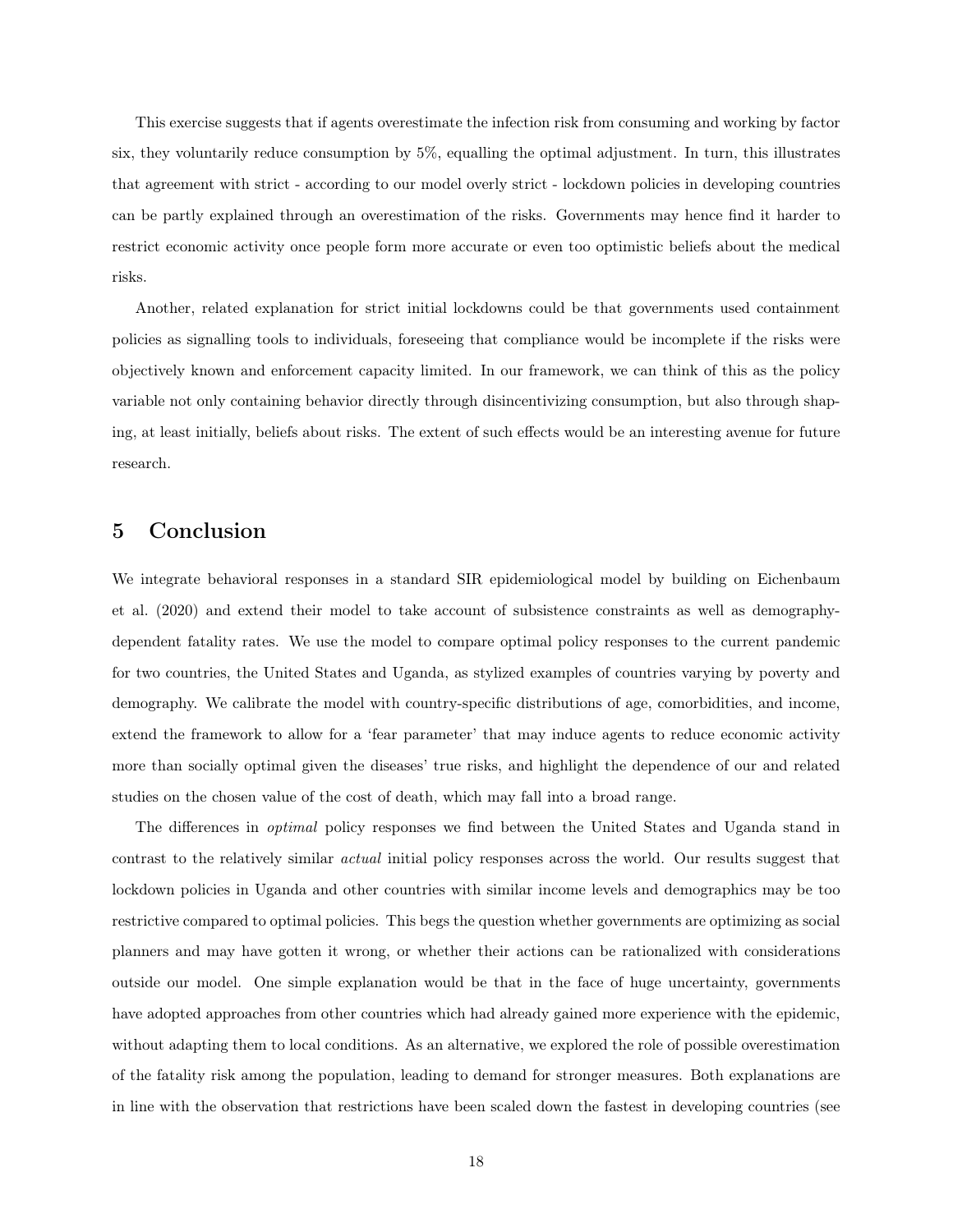Figure 3). Another possible explanation is that governments in poorer countries placed a high value on protecting lives of their citizens, possibly higher relative to their GDP than a standard value in the United States.

Finally, we reiterate that a central assumption to our analysis is that the societal disutility of death equals the foregone utility of living. While common in macroeconomic research, there may well be different societal preferences underlying the choices taken by governments during this time. As Ghana's President Nana Akufo-Addo said in March explaining lockdown measures, "We know how to bring the economy back to life. What we do not know is how to bring people back to life. We will, therefore, protect people's lives, then their livelihoods." An interesting topic for future research would be to consider potential heterogeneities in country preferences that could rationalize the actual responses we observe.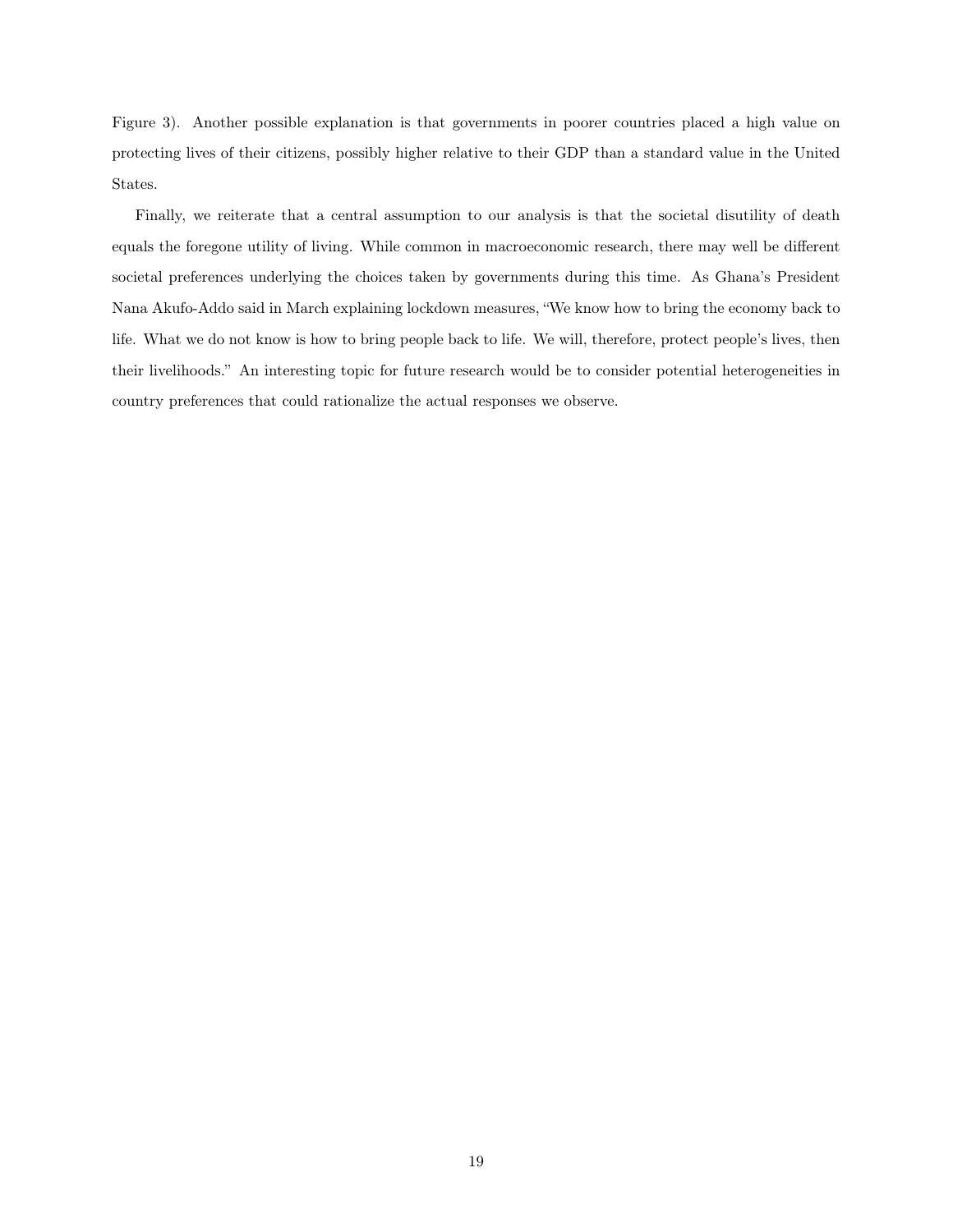# References

- Acemoglu, D., Chernozhukov, V., Werning, I., Whinston, M.D., 2020. Optimal Targeted Lockdowns in a Multi-Group SIR Model. NBER Working Paper 27102. doi:10.3386/w27102.
- Adler, M.D., 2020. What should we spend to save lives in a pandemic? A critique of the value of statistical life. CEPR Covid Economics 33.
- Alon, T., Kim, M., Lagakos, D., VanVuren, M., 2020. How Should Policy Responses to the COVID-19 Pandemic Differ in the Developing World? NBER Working Paper 27273. doi:10.3386/w27273.
- Alvarez, F.E., Argente, D., Lippi, F., 2020. A Simple Planning Problem for COVID-19 Lockdown. NBER Working Paper 26981. doi:10.3386/w26981.
- Avery, C., Bossert, W., Clark, A., Ellison, G., Ellison, S.F., 2020. Policy Implications of Models of the Spread of Coronavirus: Perspectives and Opportunities for Economists. NBER Working Paper 27007. doi:10.3386/w27007.
- Barnett-Howell, Z., Mobarak, A.M., 2020. The Benefits and Costs of Social Distancing in Rich and Poor Countries. Working Paper arXiv:2004.04867.
- Berry, J., Fischer, G., Guiteras, R., 2020. Eliciting and utilizing willingness to pay: Evidence from field trials in northern Ghana. Journal of Political Economy 128, 1436–1473. doi:10.1086/705374.
- Brac, 2020. Rapid Perception Survey On COVID19 Awareness and Economic Impact. Working Paper .
- Charmes, J., 2015. Time use across the world: Findings of a world compilation of time use surveys. UNDP Human Development Report Office .
- Chetty, R., Friedman, J.N., Hendren, N., Stepner, M., Opportunity Insights Team, 2020. How Did COVID-19 and Stabilization Policies Affect Spending and Employment? A New Real-Time Economic Tracker Based on Private Sector Data. NBER Working Paper doi:10.3386/w27431.
- Chibwana, M., Jere, K., Kamng'ona, R., Mandolo, J., Katunga-Phiri, V., Tembo, D., Mitole, N., Musasa, S., Sichone, S., Lakudzala, A., Sibale, L., Matambo, P., Kadwala, I., Byrne, R., Mbewe, A., Henrion, M., Morton, B., Phiri, C., Mallewa, J., Mwandumba, H., Adams, E., Gordon, S., Jambo, K., 2020. High SARS-CoV-2 seroprevalence in health care workers but relatively low numbers of deaths in urban Malawi [version 1; peer review: awaiting peer review]. Wellcome Open Research doi:10.12688/wellcomeopenres.16188.1.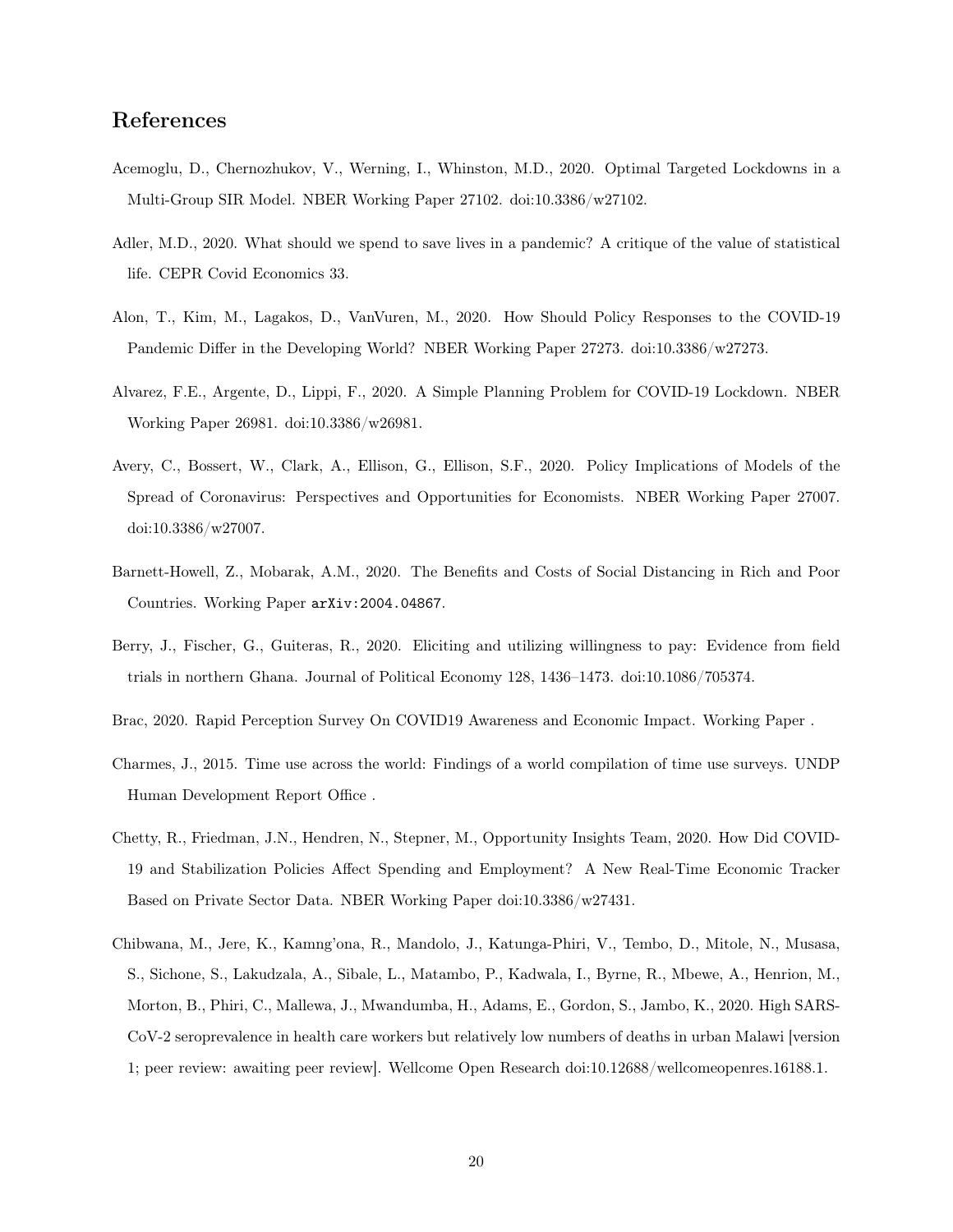- Chudik, A., Pesaran, M.H., Rebucci, A., 2020. Voluntary and Mandatory Social Distancing: Evidence on COVID-19 Exposure Rates from Chinese Provinces and Selected Countries. NBER Working Paper 27039. doi:10.3386/w27039.
- Cohen, J., Dupas, P., 2010. Free Distribution or Cost-Sharing? Evidence from a randomized Malaria Prevention Experiment. Quarterly Journal of Economics 75. doi:10.1093/qje/qjs020.Advance.
- Desai, S., Pramanik, S., 2020. Virus fear and logistical challenges curtailing economic activity in Delhi-NCR, new survey shows. livemint URL: bit.ly/livemint-dcvts.
- Eichenbaum, M., Rebelo, S., Trabandt, M., 2020. The Macroeconomics of Pandemics. CEPR Discussion Paper 14520. doi:10.1017/CBO9781107415324.004.
- Farboodi, M., Jarosch, G., Shimer, R., 2020. Internal and External Effects of Social Distancing in a Pandemic. CEPR Covid Economics 9.
- Garibaldi, P., Moen, E., Pissarides, C., 2020. Modelling contacts and transitions in the SIR epidemics model. CEPR Covid Economics 5.
- Ghisolfi, S., Almås, I., Sandefur, J., von Carnap, T., Bold, T., 2020. Calculating regional differences in COVID-19 fatality rates. BMJ Global Health 5. doi:10.1136/bmjgh-2020-003094.
- Glover, A., Heathcote, J., Krueger, D., Ríos-Rull, J.V., 2020. Health versus Wealth: On the Distributional Effects of Controlling a Pandemic. CEPR Covid Economics 6.
- Hale, T., Webster, S., Petherick, A., Phillips, T., Kira, B., 2020. Oxford COVID-19 Government Response Tracker, Blavatnik School of Government.
- Hausmann, R., Schetter, U., 2020. Horrible Trade-offs in a Pandemic: Lockdowns, Transfers, Fiscal Space, and Compliance. Working Paper doi:10.5874/jfsr.19.225.
- IGM Forum, 2020. Policy for the COVID-19 Crisis. URL: http://www.igmchicago.org/surveys/policy-for-the-covid-19-crisis/.
- Ito, K., Zhang, S., 2020. Willingness to pay for clean air: Evidence from air purifier markets in China. Journal of Political Economy 128, 1627–1672. doi:10.1086/705554.
- Kremer, M., Leino, J., Miguel, E., Zwane, A.P., 2011. Spring cleaning: Rural water impacts, valuation, and property rights institutions. Quarterly Journal of Economics 126, 145–205. doi:10.1093/qje/qjq010.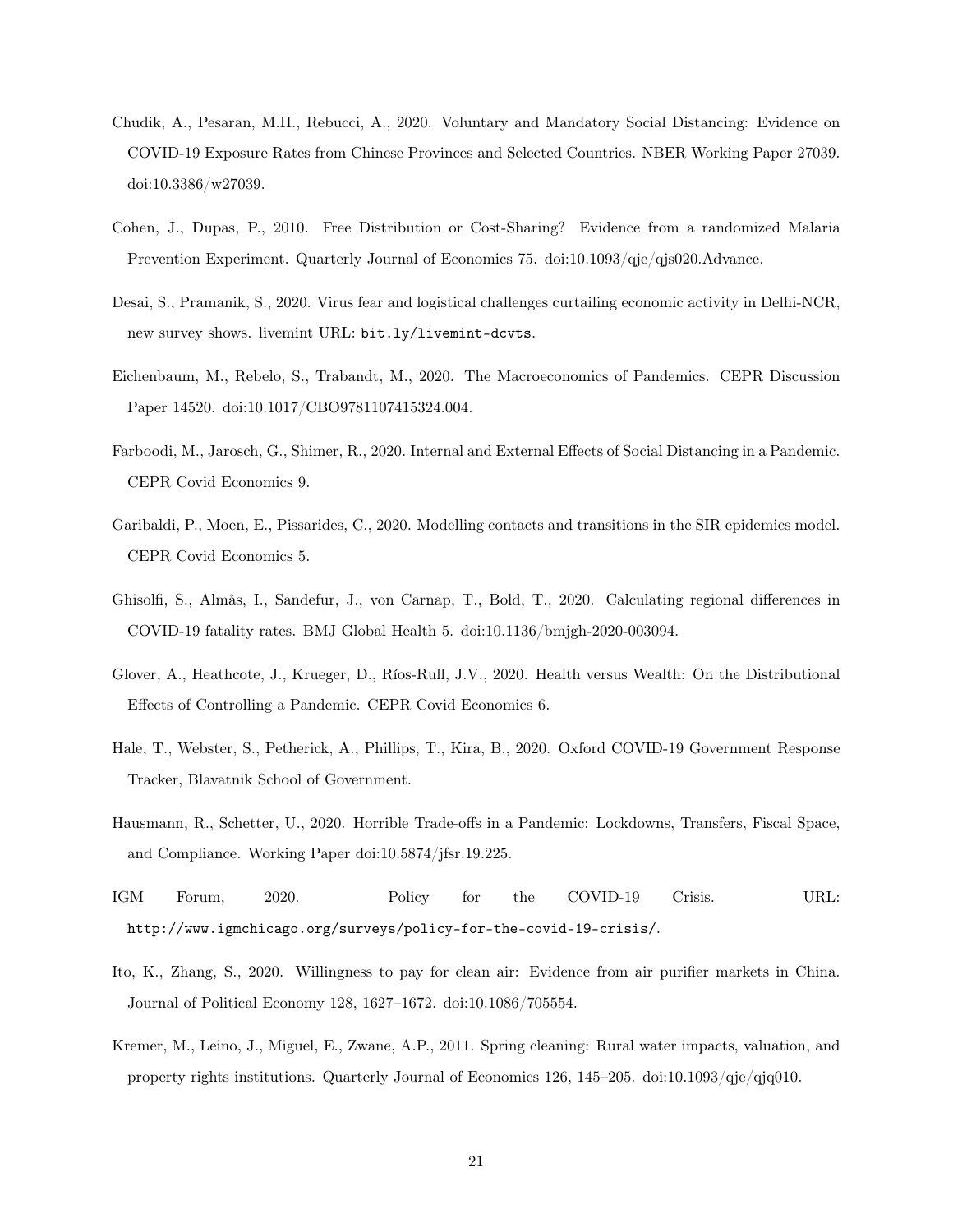- Krueger, D., Uhlig, H., Xie, T., 2020. Macroeconomic dynamics and reallocation in an epidemic. CEPR Covid Economics 5.
- Liu, Y., Gayle, A.A., Wilder-Smith, A., Rocklöv, J., 2020. The reproductive number of COVID-19 is higher compared to SARS coronavirus. Journal of Travel Medicine 27, 1–4. doi:10.1093/jtm/taaa021.
- Mahmud, M., Riley, E., 2020. Household response to an extreme shock : Evidence on the immediate impact of the Covid-19 lockdown on economic outcomes and well-being in rural Uganda. Working Paper .
- Moll, B., 2020. Lockdowns in SIR Models. URL: https://benjaminmoll.com/wp-content/uploads/2020/05/SIR\_notes.pd
- Moscoviz, L., Le Nestour, A., 2020. Five Findings from a New Phone Survey in Senegal URL: https://www.cgdev.org/blog/five-findings-new-phone-survey-senegal.
- Nordling, L., 2020. The pandemic appears to have spared Africa so far. Scientists are struggling to explain why (August 7th, 2020). Science Magazine .
- OECD, 2012. Mortality Risk Valuation in Environment, Health and Transport Policies. OECD Publishing.
- Ravallion, M., 2020. Pandemic Policies in Poor Places. CGD Note URL: https://www.cgdev.org/sites/default/files/pandemics-in-poor-places.pdf.
- Ray, D., Subramanian, S., 2020. India's Lockdown : An Interim Report. NBER Working Paper 27282.
- Ray, D., Subramanian, S., Vandewalle, L., 2020. India's Lockdown. CEPR Policy Insight .
- Robinson, L.A., Hammitt, J.K., O'Keeffe, L., 2019. Valuing Mortality Risk Reductions in Global Benefit-Cost Analysis. Journal of Benefit-Cost Analysis 10, 15–50. doi:10.1017/bca.2018.26.
- Toxvaerd, F., 2020. Equilibrium social distancing. CEPR Covid Economics 15.
- UBOS, 2018. Uganda National Household Survey Report 2016 / 2017 URL: http://www.ubos.org.
- Uyoga, S., Adetifa, I.M., Karanja, H.K., Nyagwange, J., Tuju, J., Wanjiku, P., Aman, R., Mwangangi, M., Amoth, P., Kasera, K., Ng'ang'a, W., Rombo, C., Yegon, C.K., Kithi, K., Odhiambo, E., Rotich, T., Orgut, I., Kihara, S., Otiende, M., Bottomley, C., Mupe, Z.N., Kagucia, E.W., Gallagher, K., Etyang, A., Voller, S., Gitonga, J., Mugo, D., Agoti, C.N., Otieno, E., Ndwiga, L., Lambe, T., Wright, D., Barasa, E., Tsofa, B., Bejon, P., Ochola-Oyier, L.I., Agweyu, A., Scott, J.A.G., Warimwe, G.M., 2020. Seroprevalence of anti-SARS-CoV-2 IgG antibodies in Kenyan blood donors. medRxiv doi:10.1101/2020.07.27.20162693.
- Viscusi, W., Masterman, C.J., 2017. Income Elasticities and Global Values of a Statistical Life. Journal of Benefit-Cost Analysis 8, 226–250. doi:10.1017/bca.2017.12.